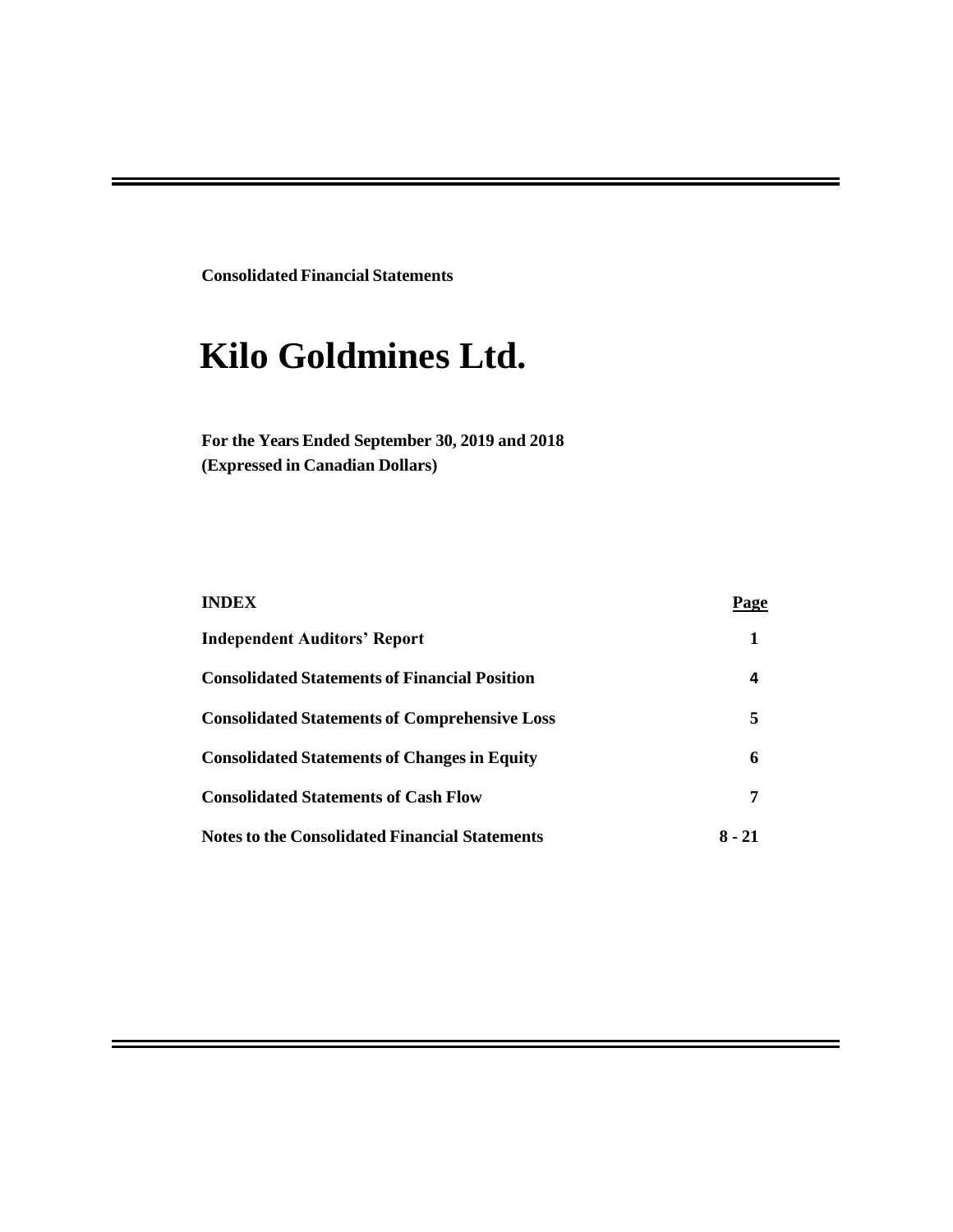

## **INDEPENDENT AUDITOR'S REPORT**

To the Shareholders of Kilo Goldmines Ltd.

## *Opinion*

We have audited the consolidated financial statements of Kilo Goldmines Ltd. and its subsidiaries, (the Company), which comprise the consolidated statements of financial position as at September 30, 2019 and September 30, 2018, and the consolidated statements of comprehensive loss, changes in equity and cash flows for the years then ended, and notes to the consolidated financial statements, including a summary of significant accounting policies.

In our opinion, the accompanying consolidated financial statements present fairly, in all material respects, the consolidated financial position of the Company as at September 30, 2019 and September 30, 2018, and its consolidated financial performance and its consolidated cash flows for the years ended September 30, 2019 and September 30, 2018 in accordance with International Financial Reporting Standards.

## *Basis for Opinion*

We conducted our audit in accordance with Canadian generally accepted auditing standards. Our responsibilities under those standards are further described in the *Auditor's Responsibilities for the Audit of the* C*onsolidated Financial Statements* section of our report. We are independent of the Company in accordance with the ethical requirements that are relevant to our audit of the consolidated financial statements in Canada, and we have fulfilled our other ethical responsibilities in accordance with these requirements. We believe that the audit evidence we have obtained is sufficient and appropriate to provide a basis for our opinion.

## *Material Uncertainty Related to Going Concern*

Without qualifying our opinion, we draw attention to Note 2 in the consolidated financial statements which describes material uncertainties that may cast significant doubt about the Company's ability to continue as a going concern.

## *Other Information*

Management is responsible for the other information. The other information comprises Management's Discussion and Analysis.

Our opinion on the consolidated financial statements does not cover the other information and will not express any form of assurance conclusion thereon.

In connection with our audit of the consolidated financial statements, our responsibility is to read the other information identified above and, in doing so, consider whether the other information is materially inconsistent with the consolidated financial statements or our knowledge obtained in the audit, or otherwise appears to be materially misstated.

We obtained the Management discussion and analysis prior to the date of this auditor's report. If, based on the work we have performed, we conclude that there is material misstatement of this other information, we are required to report that fact. We have nothing to report in this regard.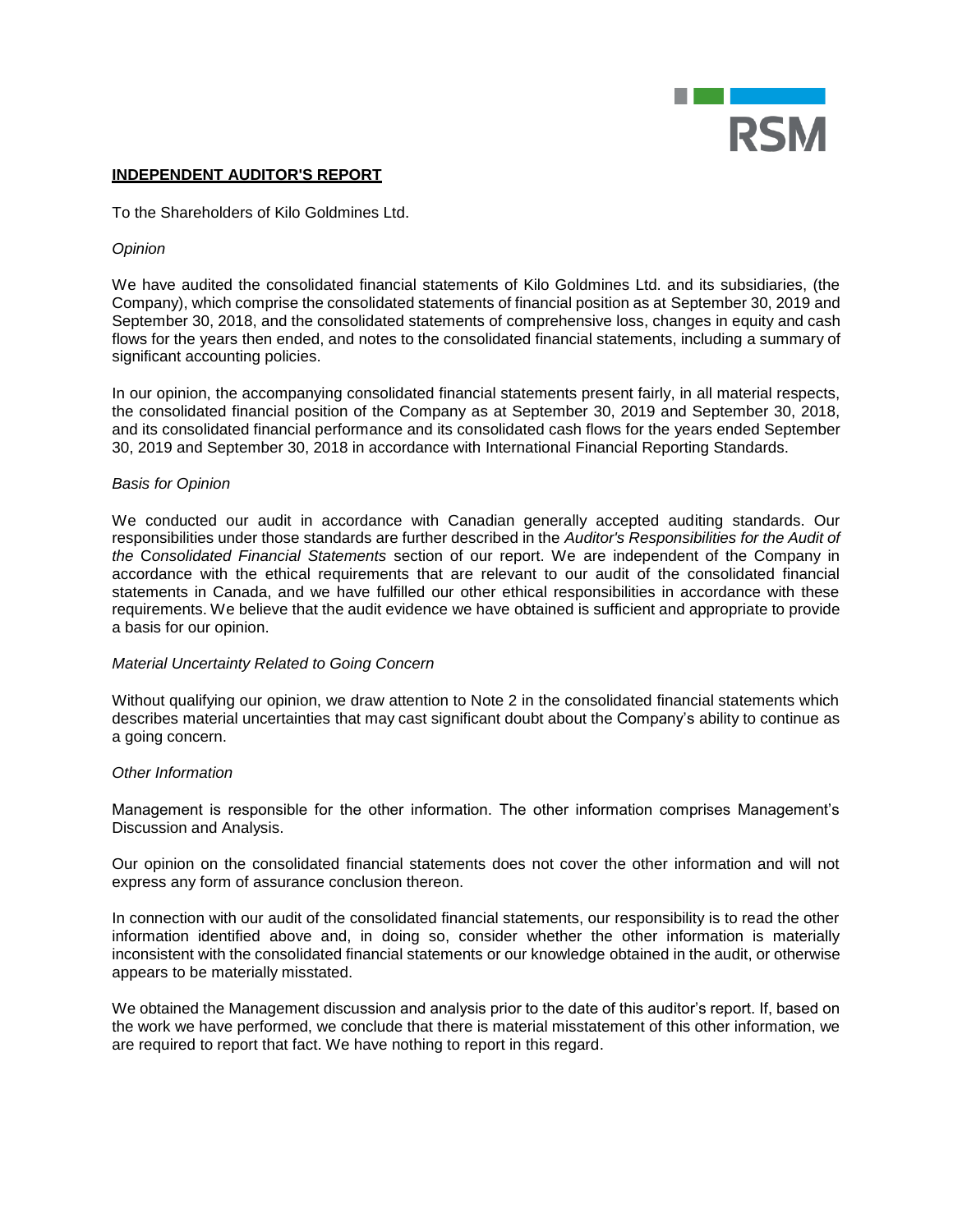## *Responsibilities of Management and Those Charged with Governance for the Consolidated Financial Statements*

Management is responsible for the preparation and fair presentation of these consolidated financial statements in accordance with International Financial Reporting Standards, and for such internal control as management determines is necessary to enable the preparation of consolidated financial statements that are free from material misstatement, whether due to fraud or error.

In preparing the consolidated financial statements, management is responsible for assessing the Company's ability to continue as a going concern, disclosing, as applicable, matters related to going concern and using the going concern basis of accounting unless management either intends to liquidate the Company or to cease operations, or has no realistic alternative but to do so.

Those charged with governance are responsible for overseeing the Company's financial reporting process.

## *Auditor's Responsibilities for the Audit of the Consolidated Financial Statements*

Our objectives are to obtain reasonable assurance about whether the consolidated financial statements as a whole are free from material misstatement, whether due to fraud or error, and to issue an auditor's report that includes our opinion. Reasonable assurance is a high level of assurance, but is not a guarantee that an audit conducted in accordance with Canadian generally accepted auditing standards will always detect a material misstatement when it exists. Misstatements can arise from fraud or error and are considered material if, individually or in the aggregate, they could reasonably be expected to influence the economic decisions of users taken on the basis of these consolidated financial statements.

As part of an audit in accordance with Canadian generally accepted auditing standards, we exercise professional judgment and maintain professional skepticism throughout the audit. We also:

- $\circ$  Identify and assess the risks of material misstatement of the consolidated financial statements, whether due to fraud or error, design and perform audit procedures responsive to those risks, and obtain audit evidence that is sufficient and appropriate to provide a basis for our opinion. The risk of not detecting a material misstatement resulting from fraud is higher than for one resulting from error, as fraud may involve collusion, forgery, intentional omissions, misrepresentations, or the override of internal control.
- $\circ$  Obtain an understanding of internal control relevant to the audit in order to design audit procedures that are appropriate in the circumstances, but not for the purpose of expressing an opinion on the effectiveness of the Company's internal control.
- $\circ$  Evaluate the appropriateness of accounting policies used and the reasonableness of accounting estimates and related disclosures made by management.
- $\circ$  Conclude on the appropriateness of management's use of the going concern basis of accounting and, based on the audit evidence obtained, whether a material uncertainty exists related to events or conditions that may cast significant doubt on the Company's ability to continue as a going concern. If we conclude that a material uncertainty exists, we are required to drawattention in our auditor's report to the related disclosures in the consolidated financial statements or, if such disclosures are inadequate, to modify our opinion. Our conclusions are based on the audit evidence obtained up to the date of our auditor's report. However, future events or conditions may cause the Company to cease to continue as a going concern.
- $\circ$  Evaluate the overall presentation, structure and content of the consolidated financial statements, including the disclosures, and whether the consolidated financial statements represent the underlying transactions and events in a manner that achieves fair presentation.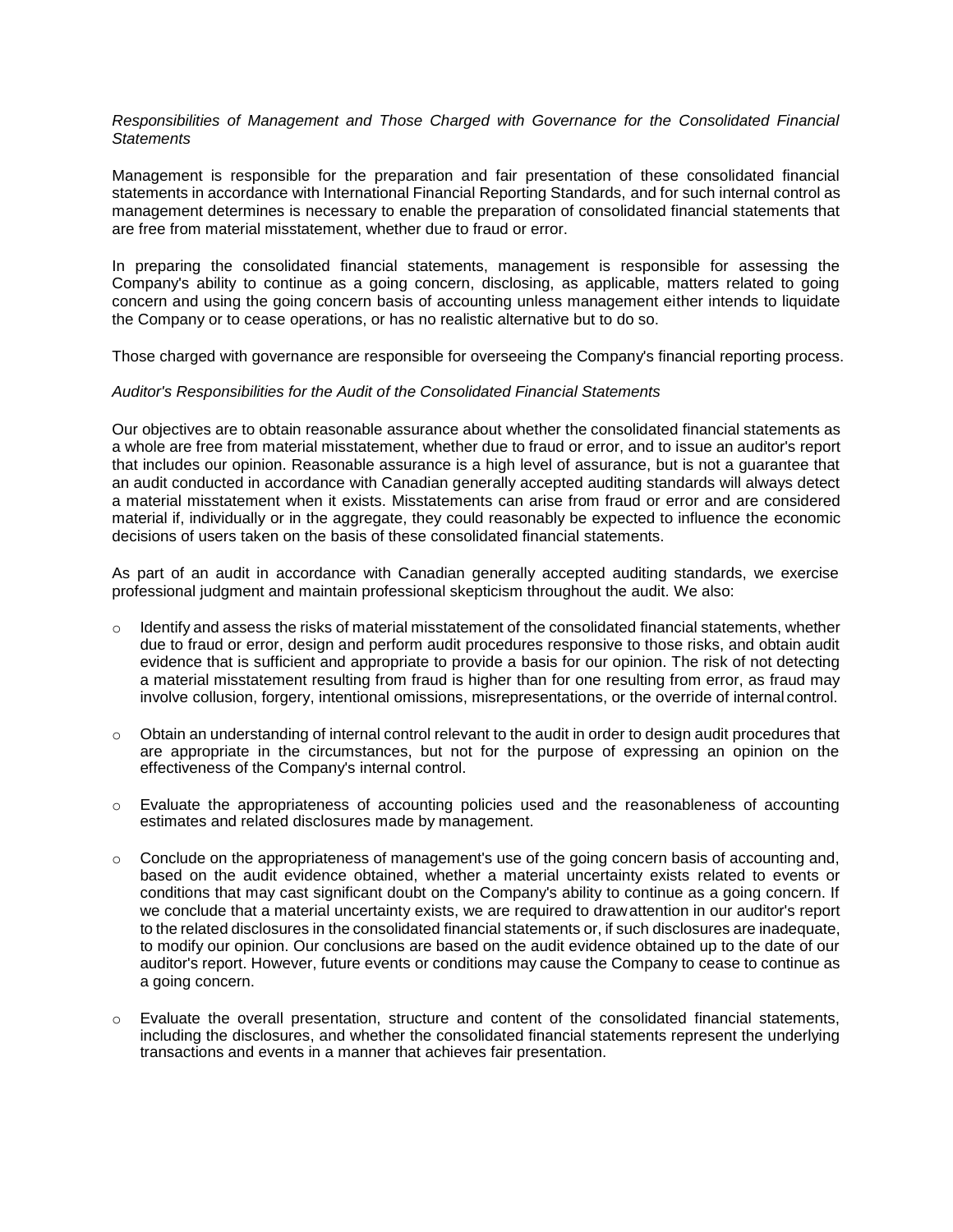We communicate with those charged with governance regarding, among other matters, the planned scope and timing of the audit and significant audit findings, including any significant deficiencies in internal control that we identify during our audit.

We also provide those charged with governance with a statement that we have complied with relevant ethical requirements regarding independence, and to communicate with them all relationships and other matters that may reasonably be thought to bear on our independence, and where applicable, related safeguards.

The engagement partner on the audit resulting in this independent auditor's report is Stephen McCourt.

RSM Canada LLP

Chartered Professional Accountants Licensed Public Accountants January 23, 2020 Toronto, Ontario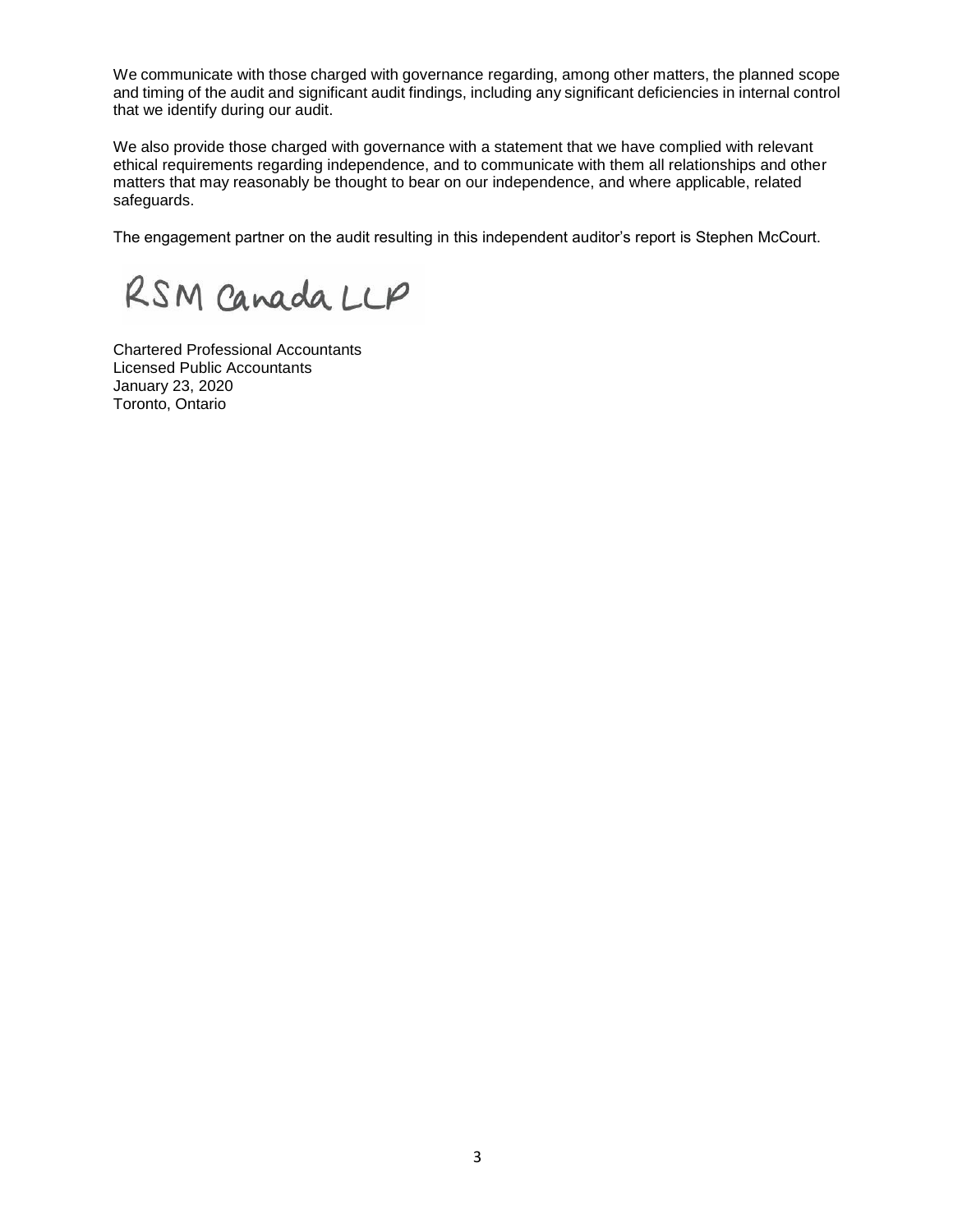## **Kilo Goldmines Ltd. Consolidated Statements of Financial Position**

(Expressed in Canadian dollars)

|                                          | September 30,<br>2019 | September 30,<br>2018 |
|------------------------------------------|-----------------------|-----------------------|
|                                          | \$                    | \$                    |
| Assets                                   |                       |                       |
| <b>Current Assets</b>                    |                       |                       |
| Cash and cash equivalents                | 318,645               | 350,886               |
| Advances and receivables                 | 31,040                | 32,922                |
| Prepaid expenses                         | 1,746                 | 25,638                |
|                                          | 351,431               | 409,446               |
| <b>Non-Current Assets</b>                |                       |                       |
| Property, plant and equipment (note 4)   |                       | 412,316               |
| Reclamation bonds (note 5)               |                       | 357,999               |
|                                          | 351,431               | 1,179,761             |
| <b>Liabilities</b>                       |                       |                       |
| <b>Current Liabilities</b>               |                       |                       |
| Accounts payable and accrued liabilities | 542,919               | 326,080               |
| Secured Ioan (note 6)                    |                       | 465,369               |
| Unsecured loans (note 7)                 | 130,000               |                       |
|                                          | 672,919               | 791,449               |
| <b>Shareholders' Equity (Deficiency)</b> |                       |                       |
| Share capital (note 8)                   | 64,797,488            | 64,797,488            |
| Warrants (note 9)                        |                       | 1,746,048             |
| Stock options (note 10)                  | 785,505               | 936,206               |
| Contributed surplus                      | 21,430,541            | 19,533,792            |
| Cumulative translation reserve           |                       | 88,061                |
| <b>Deficit</b>                           | (87, 335, 022)        | (86, 713, 283)        |
|                                          | (321, 488)            | 388,312               |
|                                          | 351,431               | 1,179,761             |

The accompanying notes form an integral part of these consolidated financial statements

 *Signed: L Owen,* 

Commitments (Note 16)

Director *Signed: J Mustard,* Director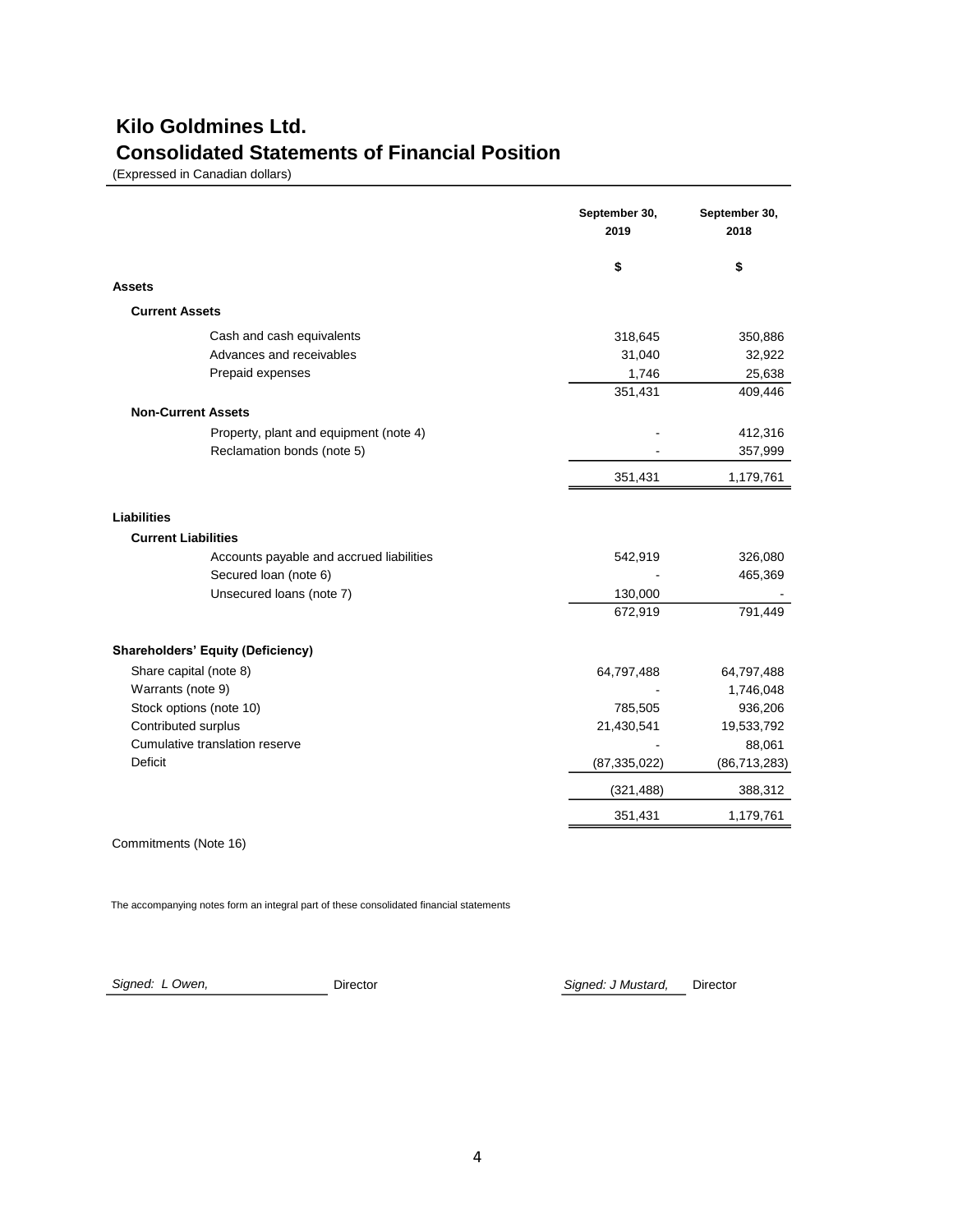## **Kilo Goldmines Ltd. Consolidated Statements of Comprehensive Loss**

For the years ended September 30, 2019 and 2018

(Expressed in Canadian Dollars)

 $\mathcal{L}^{\mathcal{L}}$ 

|                                                                                                                                                            | Year ended            |    |                       |  |  |
|------------------------------------------------------------------------------------------------------------------------------------------------------------|-----------------------|----|-----------------------|--|--|
|                                                                                                                                                            | September 30,<br>2019 |    | September 30,<br>2018 |  |  |
| <b>Expenses</b>                                                                                                                                            |                       |    |                       |  |  |
| Corporate and administrative                                                                                                                               | \$<br>591,846         | \$ | 733,759               |  |  |
| Exploration and evaluation                                                                                                                                 | 937,487               |    | 1,604,185             |  |  |
| Foreign exchange loss (gain)                                                                                                                               | (48, 117)             |    | (64, 677)             |  |  |
| Amortization (note 4)                                                                                                                                      | 28,354                |    | 29,838                |  |  |
| Other income                                                                                                                                               |                       |    |                       |  |  |
| (Gain) on loss of control of subsidiaries (note 6)                                                                                                         | (830, 331)            |    |                       |  |  |
| Director fees forgiven                                                                                                                                     | (57, 500)             |    |                       |  |  |
| Loss for the period                                                                                                                                        | (621,739)             |    | (2,303,105)           |  |  |
| Other Comprehensive Income (Loss) for the year<br>Items that may be reclassified to profit or loss:<br>Reclassification of foreign currency translation to |                       |    |                       |  |  |
| net income on disposition of subsidiary                                                                                                                    | (99, 196)             |    |                       |  |  |
| Currency Translation Adjustment                                                                                                                            | 11,135                |    | 19,674                |  |  |
| Total Comprehensive Loss for the year                                                                                                                      | \$<br>(709,800)       | \$ | (2, 283, 431)         |  |  |
| Loss per Share - basic and diluted                                                                                                                         | \$<br>(0.00)          | \$ | (0.01)                |  |  |
| <b>Weighted Average Number of Common Shares</b><br>Outstanding - basic and diluted                                                                         | 169,699,855           |    | 169,699,855           |  |  |

The accompanying notes form an integral part of these consolidated financial statements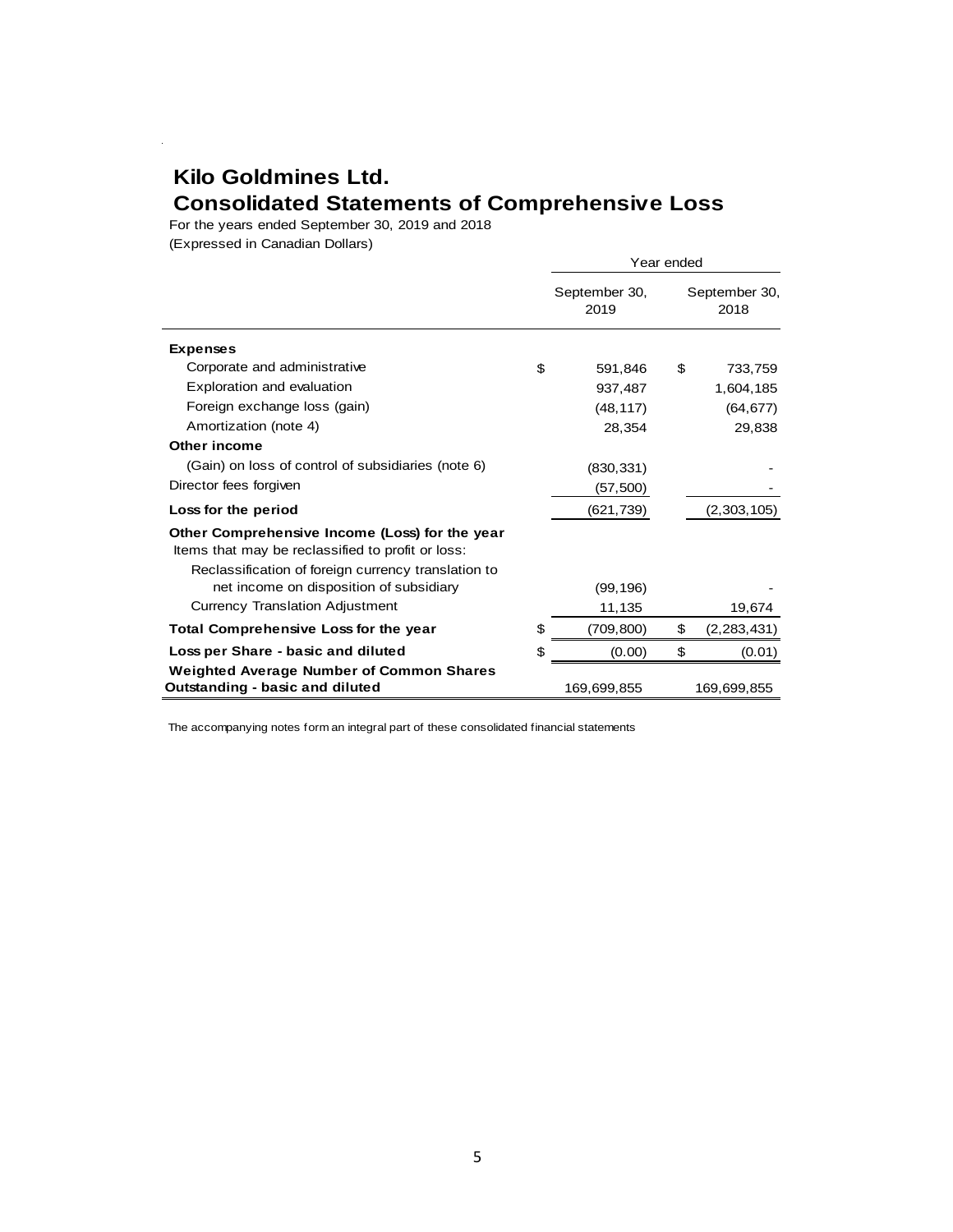## **Consolidated Statements of Changes in Equity (Deficiency) Kilo Goldmines Ltd.**

For the Years Ended September 30, 2019 and 2018

(expressed in Canadian dollars)

|                                         | <b>Common Stock</b> | Note 8 |                          |     | Note 9                   | Note 10              |      | Contributed    |      | Cumulative<br><b>Translation</b> |      | Accumulated              |                          |
|-----------------------------------------|---------------------|--------|--------------------------|-----|--------------------------|----------------------|------|----------------|------|----------------------------------|------|--------------------------|--------------------------|
|                                         | <b>Shares</b>       |        | Amount                   |     | Warrants                 | <b>Stock Options</b> |      | <b>Surplus</b> |      | Reserve                          |      | <b>Deficit</b>           | Total                    |
| Balance - October 1, 2018               | 169,699,855         | Яб.    | 64,797,488               | - S | 1.746.048 \$             | 936,206              | - \$ | 19,533,792 \$  |      | 88,061                           | - 96 | $(86, 713, 283)$ \$      | 388,312                  |
| Warrants expired                        |                     |        | $\overline{\phantom{a}}$ |     | (1,746,048)              |                      |      | 1,746,048      |      |                                  |      | $\overline{\phantom{a}}$ | . .                      |
| Stock options expiry                    |                     |        |                          |     | $\overline{\phantom{a}}$ | (150, 701)           |      | 150,701        |      |                                  |      | $\overline{\phantom{a}}$ | $\overline{\phantom{a}}$ |
| Foreign currency translation adjustment |                     |        |                          |     | $\overline{\phantom{a}}$ |                      |      | ۰              |      | 11,135                           |      | $\overline{\phantom{a}}$ | 11,135                   |
| Foreign currency adjustment             |                     |        |                          |     | $\overline{\phantom{a}}$ | $\sim$               |      |                |      | (99, 196)                        |      |                          | (99, 196)                |
| Net loss                                |                     |        |                          |     |                          |                      |      |                |      |                                  |      | (621, 739)               | (621, 739)               |
| Balance - September 30, 2019            | 169,699,855         |        | 64,797,488 \$            |     | $\overline{\phantom{a}}$ | 785,505              | . ፍ  | 21,430,541     | - \$ |                                  |      | $(87,335,022)$ \$        | (321, 488)               |

| Balance - October 1, 2017               | 169.699.855              | 64.797.488 | 5.680.887   | 1.062.836  | 15.373.503 | 68,387 | $(84,311,358)$ \$ | 2,671,743   |
|-----------------------------------------|--------------------------|------------|-------------|------------|------------|--------|-------------------|-------------|
| Warrant extension                       | $\overline{\phantom{a}}$ |            | 98.820      |            |            |        | (98, 820)         |             |
| Warrants expired                        |                          |            | (4,033,659) |            | 4,033,659  |        | $\sim$            |             |
| Stock options cancelled                 |                          |            |             | (126, 630) | 126,630    |        |                   |             |
| Foreign currency translation adjustment |                          |            |             |            |            | 19,674 |                   | 19.674      |
| Net loss                                |                          |            |             |            |            |        | (2,303,105)       | (2,303,105) |
| Balance - September 30, 2018            | 169.699.855              | 64.797.488 | .746.048    | 936.206    | 19,533,792 | 88,061 | (86.713.283)      | 388,312     |

The accompanying notes form an integral part of these consolidated financial statements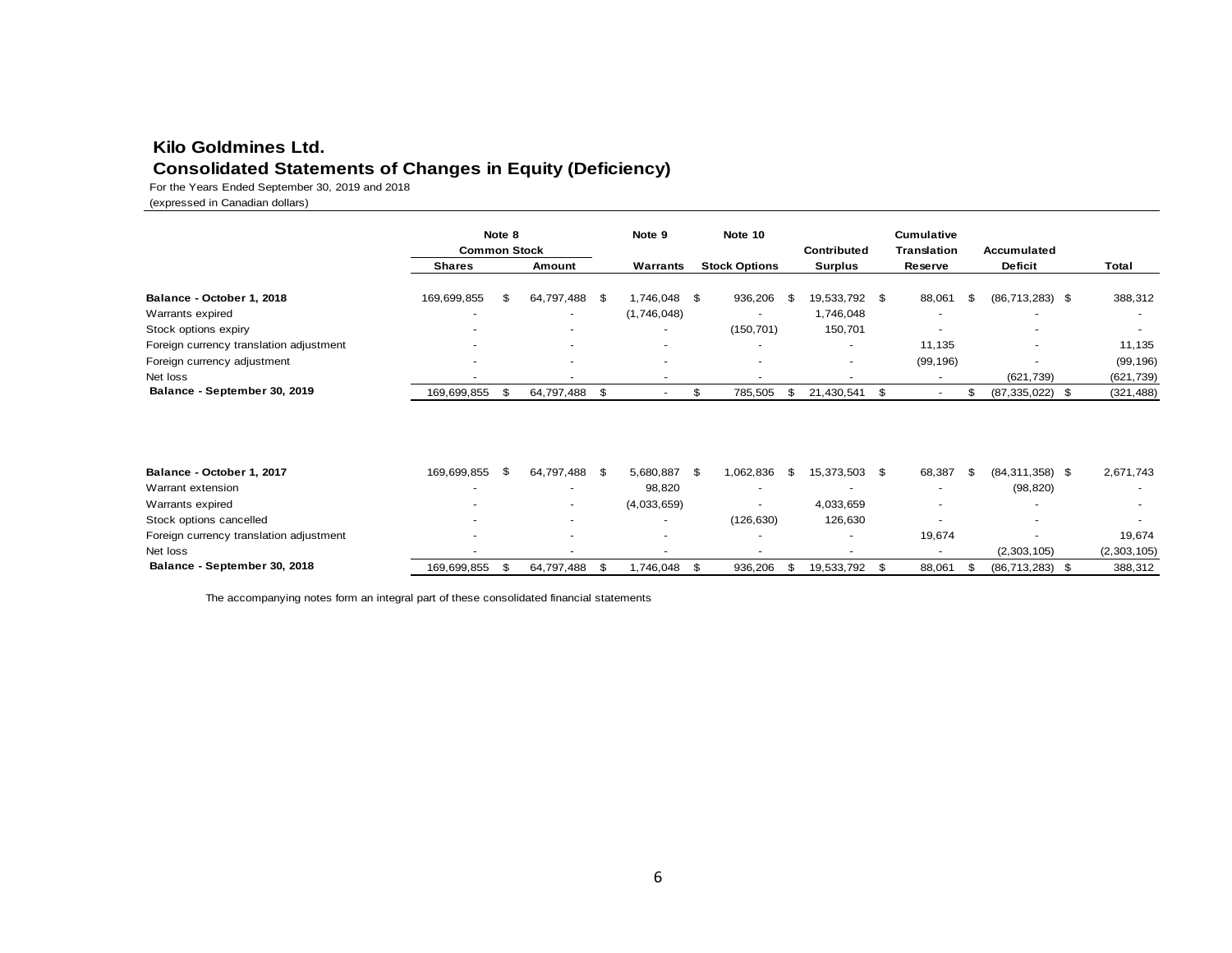## **Kilo Goldmines Ltd.**

## **Consolidated Statements of Cash Flows**

For the Years Ended September 30, 2019 and 2018 (Expressed in Canadian Dollars)

|                                                   | 2019             | 2018              |
|---------------------------------------------------|------------------|-------------------|
| <b>Cash Flows from Operating Activities</b>       |                  |                   |
| Net loss for the year                             | \$<br>(621, 739) | \$<br>(2,303,105) |
| Items not affecting cash:                         |                  |                   |
| Foreign exchange                                  | (34, 145)        |                   |
| Amortization                                      | 28,354           | 29,838            |
| Deferred lease inducement                         |                  | (3,967)           |
| Gain on loss of control of subsidiaries           | (830, 331)       |                   |
| Loss on disposal of property                      |                  | 10,882            |
|                                                   | (1,457,861)      | (2,266,352)       |
| Net changes in non-cash working capital:          |                  |                   |
| Receivables                                       | (23, 517)        | 80,302            |
| Prepaid expenses                                  | 23,892           | 5,083             |
| Accounts payable and accrued liabilities          | 660,718          | 173,851           |
|                                                   | (796, 768)       | (2,007,116)       |
| <b>Cash Flows from Financing Activities</b>       |                  |                   |
| Secured loans                                     | 240,850          | 465,369           |
| Unsecured loans                                   | 130,000          |                   |
| Proceeds loss of control of subsidiaries          | 130,000          |                   |
|                                                   | 500,850          | 465,369           |
| <b>Cash Flows from Investing Activities</b>       |                  |                   |
| <b>Reclamation bonds</b>                          | 275,910          | (109, 622)        |
| <b>Change in Cash</b>                             | (20,008)         | (1,651,369)       |
| Effect of exchange rate changes on cash           | (12, 233)        |                   |
| Cash and Cash Equivalents - Beginning of the year | 350,886          | 2,002,255         |
| Cash and Cash Equivalents - End of the year       | \$<br>318,645    | \$<br>350,886     |

The accompanying notes form an integral part of these consolidated financial statements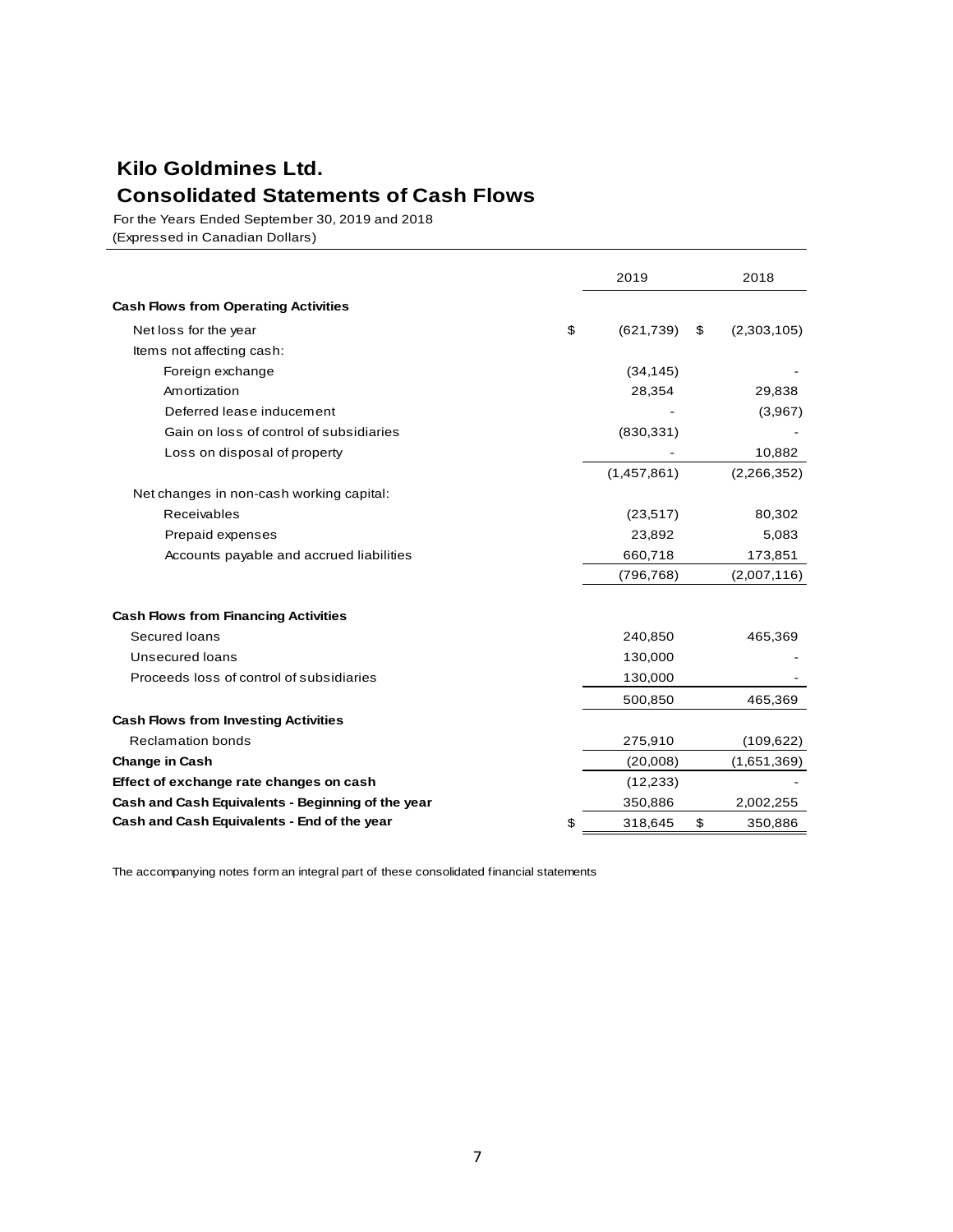### **1. Nature of Operations**

Kilo Goldmines Ltd. (the "Company" or "KGL" or "Kilo") is a publicly listed company incorporated pursuant to the provisions of the Business Corporations Act (Ontario). The Company's common shares are listed on the TSX Venture Exchange (TSXV: KGL).

The registered address, principal address and records office of the Company is located at 141 Adelaide Street West, Suite 340, Toronto, Ontario.

The Company has to date been exploring mineral resource properties located in the Democratic Republic of Congo (the "DRC"). As of September 27, 2019 the Company disposed of its subsidiaries and all its mineral properties and currently has no exploration properties. (See Note 7)

The business of mining and exploring for minerals involves a high degree of risk. The Company's continued existence is dependent upon its ability to raise additional financing, to identify and acquire other properties of interest, and then to discover economically recoverable reserves and achieve profitable operations.

#### **2. Basis of Presentation and Going Concern**

These consolidated financial statements include the accounts of the Company and of its wholly owned subsidiary Kilo Isiro Atlantic Ltd., as well as the results to date of disposition on September 27, 2019 of its previously held interests in Kilo Goldmines Inc. ("Kilo Inc."), and KGL Somituri SARL and its 49% equity interest in Isiro (Jersey) Limited and KGL Isiro SARL. All intercompany accounts and transactions have been eliminated.

a) Statement of Compliance

The Company's consolidated financial statements have been prepared in accordance with International Financial Reporting Standards ("IFRS") as issued by the International Accounting Standards Board ("IASB") and interpretations of the International Financial Reporting Standards Interpretations Committee.

The significant accounting policies (note 3) have been applied consistently to all periods. These policies are based on IFRS effective as of September 30, 2019. The Board of Directors approved the statements on January 23, 2020.

b) Basis of Measurement

The Company's consolidated financial statements have been prepared on the historical cost basis.

c) Going concern of operations

These consolidated financial statements have been prepared on a going concern basis, which presumes the realization of assets and discharge of liabilities in the normal course of business. The Company will have to raise funds to continue operations and there is no assurance it will be able to do so in the future. In addition the Company will have to identify and obtain new projects which in themselves will then require the discovery of economically recoverable reserves, and if successful, will then necessitate that the Company obtain the necessary financing to develop the projects to a stage of future profitable production. These factors create material uncertainties that cast significant doubt about the Company's ability to continue as a going concern.

The Company has not generated revenue from operations, and incurred a comprehensive loss of \$709,800 during the year ended September 30, 2019 (2018: \$2,283,431) and as of that date the Company's accumulated deficit was \$87,335,022 (2018: \$86,713,283). The Company intends to seek further financing through private placements.

These consolidated financial statements do not include any adjustments to the amounts and classification of assets and liabilities that might be necessary should the Company be unable to continue operations. Such adjustments could be material.

d) Functional and presentation currency

These consolidated financial statements are presented in Canadian Dollars. The functional currency of the Company and Kilo Inc. is the Canadian Dollar. The functional currency of KGL Somituri SARL and Kilo Isiro Atlantic Ltd. is the United States Dollar.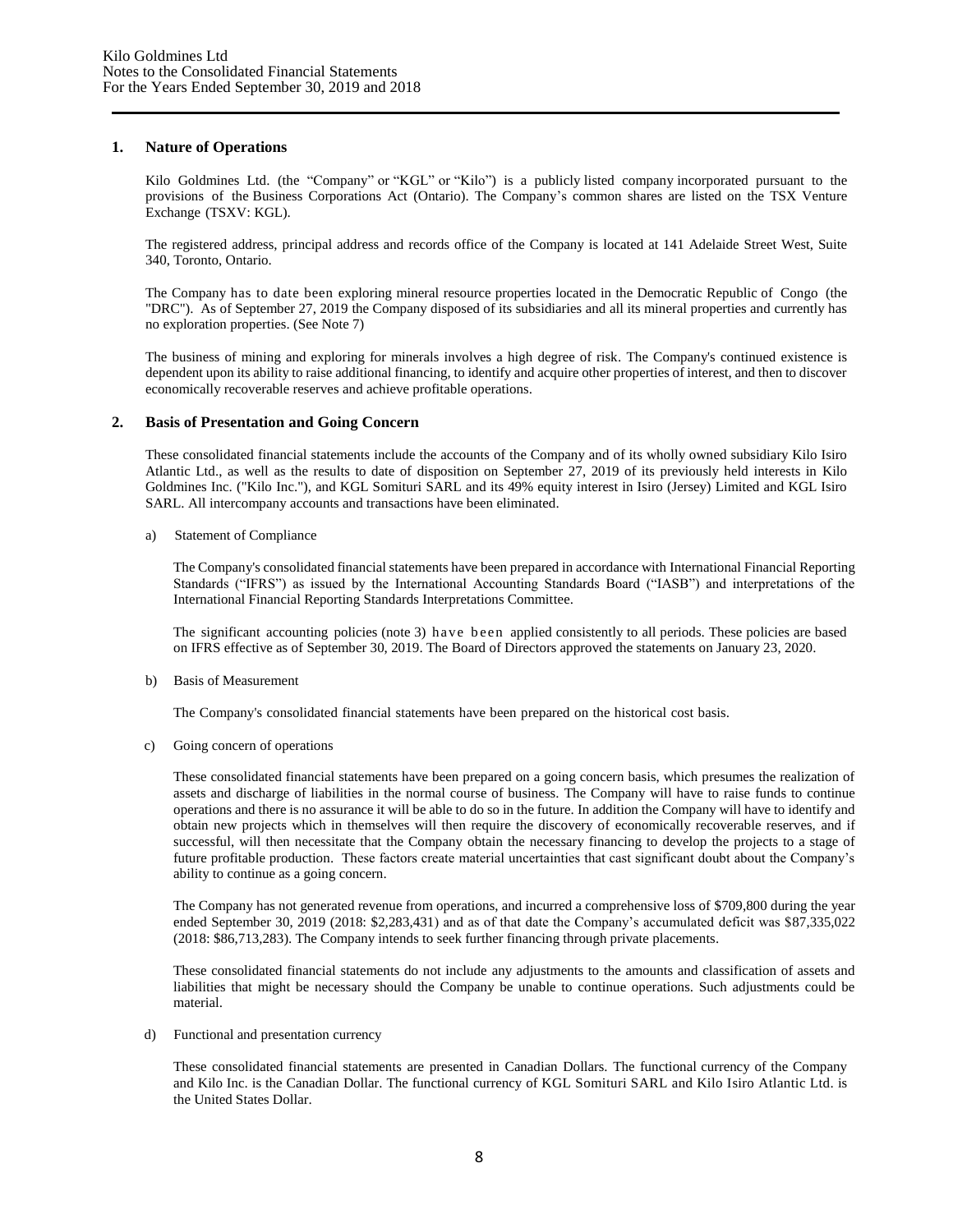## **3. Significant Accounting Policies**

The accounting policies set out below have been applied consistently to all periods presented in these consolidated financial statements unless otherwise indicated.

a) Foreign Currency Transactions

Items included in the financial statements of the Company and its previously held subsidiaries and equity interest are measured using the currency of the primary economic environment in which the entity operates ("the functional currency"). The Company's consolidated financial statements are presented in Canadian Dollars. Costs of the Company and Kilo Inc. are primarily incurred in Canadian dollars. Costs of KGL Somituri SARL, Isiro (Jersey) Limited, KGL Isiro SARL and Kilo Isiro Atlantic Ltd are primarily incurred in United States Dollars.

At each reporting date the Company translates monetary assets and liabilities at the rate of exchange in effect at the statement of financial position date and non-monetary assets and liabilities at historical exchange rates. Income and expenses are translated at average rates in the month they occur. Gains and losses on translation are recorded in profit and loss.

The Company translates the assets and liabilities of its subsidiaries and equity interest at the rate of exchange in effect at the statement of financial position date. Income and expenses are translated at the rate of exchange prevailing at the date of the transaction. All resulting exchange differences are recognized in other comprehensive income and accumulated in a separate component of shareholders' equity called Cumulative Translation Reserve.

#### b) Cash and Cash Equivalents

Cash includes bank deposits and highly liquid short-term money market investments such as bankers acceptance notes, treasury bills and guaranteed investment certificates with maturities of 90 days or less.

#### c) Property, Plant and Equipment

On initial recognition, property, plant and equipment are valued at cost, being the purchase price and directly attributable cost of acquisition or construction required to bring the asset to the location and condition necessary to be capable of operating in the manner intended by the Company, including appropriate borrowing costs and the estimated present value of any future unavoidable costs of dismantling and removing items. The corresponding liability is recognized within provisions.

Property, plant and equipment is subsequently measured at cost less accumulated depreciation, less any accumulated impairment losses, with the exception of land which is not depreciated. Depreciation is provided over the estimated useful lives of the assets on the following basis and rates per annum:

| <b>Building</b>        | 25 years on a straight line basis |
|------------------------|-----------------------------------|
| <b>Vehicles</b>        | 5 years on a straight line basis  |
| Furniture and fixtures | 5 years on a straight line basis  |
| Equipment              | 5 years on a straight line basis  |
| Computer equipment     | 3 years on a straight line basis  |

The Company conducts an annual assessment of the residual balances, useful lives and depreciation methods being used for property, plant and equipment and any changes arising from the assessment are applied by the Company prospectively.

Where an item of plant and equipment comprises major components with different useful lives, the components are accounted for as separate items of plant and equipment.

#### d) Exploration and Evaluation of Mineral Resources

Exploration and evaluation expenditures incurred prior to the establishment of technical feasibility and commercial viability of extracting mineral resources and prior to a decision to proceed with mine development are charged to operations as incurred. Once technical feasibility and commercial viability has been established, related development expenditures are capitalized. These include costs incurred in preparing the site for mining operations. Capitalization ceases when the mine is capable of commercial production, with the exception of development costs that give rise to a future benefit.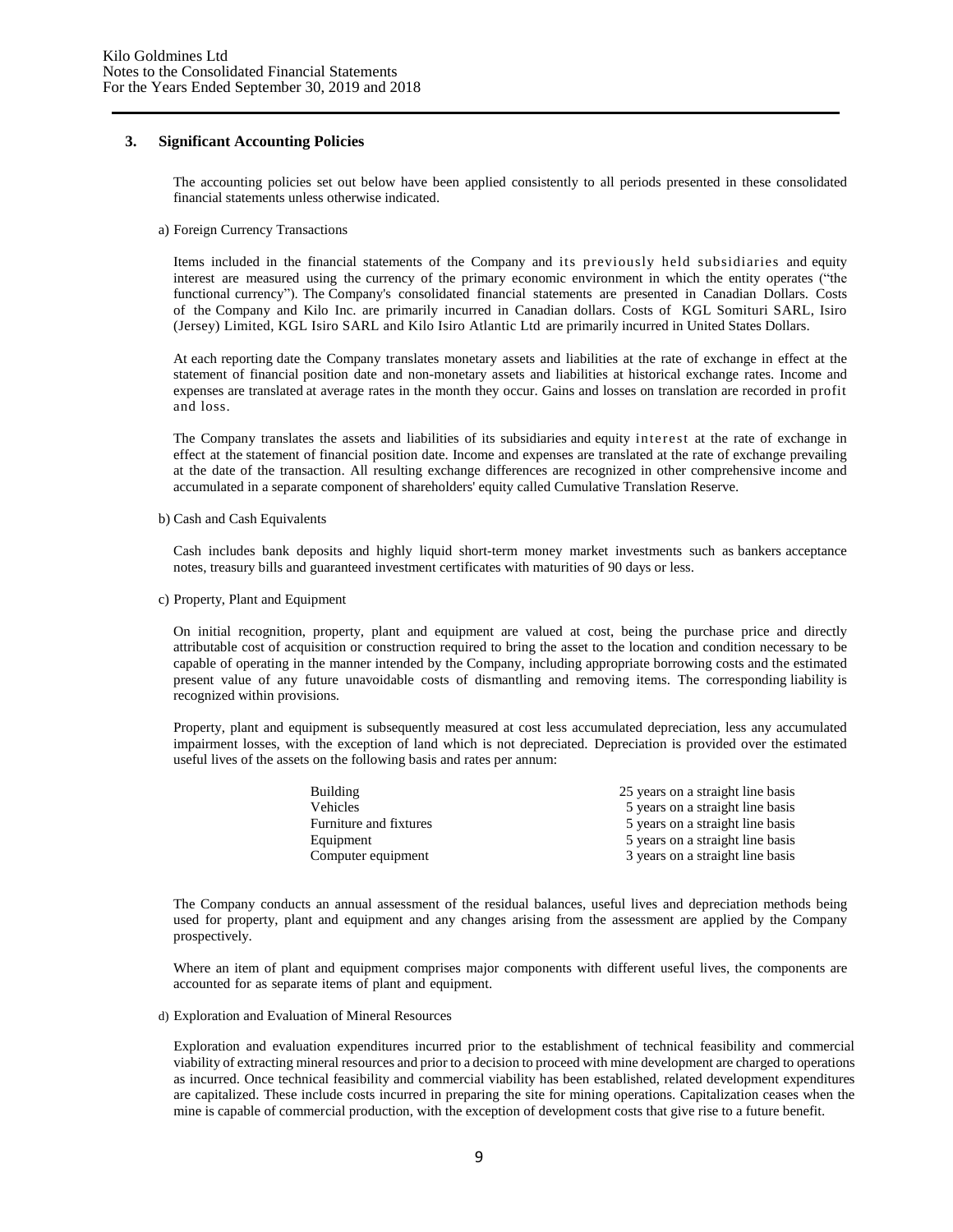#### e) Impairment of Non-Financial Assets

At the end of each reporting period, the Company reviews the carrying amounts of its assets to determine whether there is any indication that those assets are impaired. If any such indication exists, the recoverable amount of the asset is estimated in order to determine the extent of the impairment loss, if any. Where it is not possible to estimate the recoverable amount of an individual asset, the Company estimates the recoverable amount of the cash-generating unit to which the asset belongs. Where a reasonable and consistent basis of allocation can be identified, corporate assets are also allocated to individual cash-generating units, or otherwise they are allocated to the smallest group of cashgenerating units for which a reasonable and consistent allocation basis can be identified.

The recoverable amount of an asset is the higher of fair value less costs of disposal and value in use. In assessing value in use, the estimated future cash flows are discounted to their present value using a pre-tax discount rate that reflects current market assessments of the time value of money and the risks specific to the asset for which the estimates of future cash flows have not been adjusted.

If the recoverable amount of an asset (or cash-generating unit) is estimated to be less than its carrying amount, the carrying amount of the asset (or cash-generating unit) is reduced to its recoverable amount. An impairment loss is recognized immediately in profit or loss.

Where an impairment loss subsequently reverses, the carrying amount of the asset (or a cash-generating unit) is increased to the revised estimate of its recoverable amount, but so that the increased carrying amount does not exceed the carrying amount that would have been determined had no impairment loss been recognized for the asset (or cashgenerating unit) in prior years. A reversal of an impairment loss is recognized immediately in profit or loss.

#### f) Income Taxes

The Company follows the asset and liability method of accounting for income taxes. Under this method, deferred income tax assets and liabilities are determined based on the differences between the carrying amount of assets and liabilities on the statement of financial position and their corresponding tax value, using the substantively enacted tax rates expected to apply when these temporary differences are reversed. Deferred income tax assets are recorded to recognize tax benefits only to the extent that, based on available evidence, it is probable that they will be realized. Income tax expense is recognized in profit or loss except to the extent that it relates to a business combination, or items recognized directly in equity. Deferred tax assets and liabilities are offset when there is a legally enforceable right to offset current tax assets against current tax liabilities and when they relate to income taxes levied by the same taxation authority and the Company intends to settle its current tax assets and liabilities on a net basis.

#### g) Share-based Payments

Equity-settled share based payments to employees (including directors and senior executives) and others providing similar services are measured at the fair value of the equity instruments at the grant date. The fair value of the share- based payment is measured by reference to the fair value of the equity instrument granted, which in turn is determined using the Black-Scholes option-pricing model on the date of the grant, with management's assumptions for the risk- free rate, dividend yield, volatility factors of the expected market price of the Company's common shares, and the expected life of the options.

The fair value of the equity-settled share based payments is expensed over the period in which the performance and/or service conditions are fulfilled, ending on the date in which the grantee becomes fully entitled to the award, based on the Company's estimate of equity instruments that will eventually vest, with a corresponding increase in equity. Vesting assumptions are reviewed at each reporting date to ensure they reflect current expectations.

Equity-settled share-based payment transactions with parties other than employees are measured at the fair value of the goods or services received, except where that fair value cannot be estimated reliably, in which case they are measured at the fair value of the equity instruments granted, measured at the date the Company obtains the goods or the counterparty renders the service.

Upon expiry or cancellation of unexercised options, the recorded fair value of the options is transferred to contributed surplus, or when exercised, to share capital.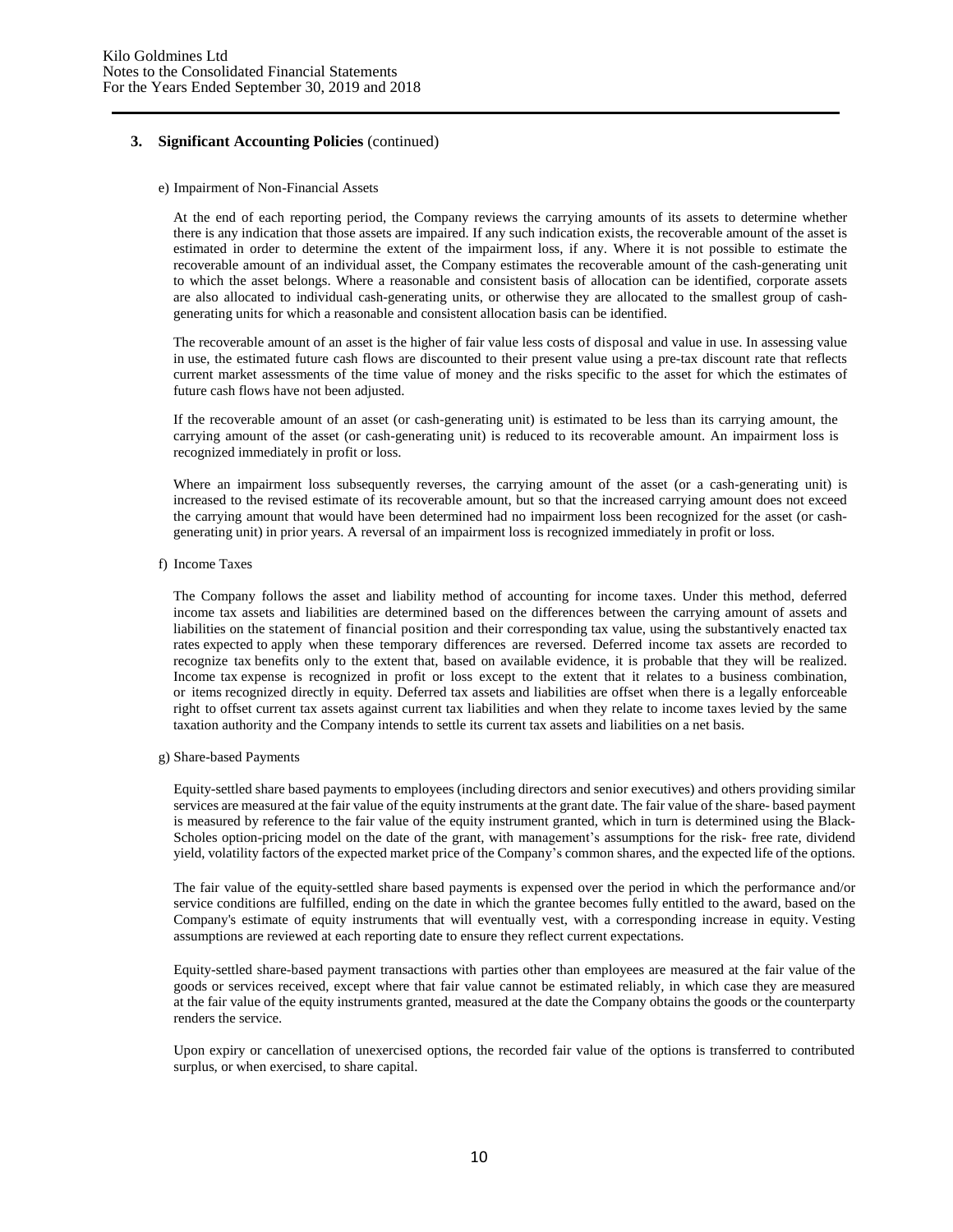h) Decommissioning Liabilities

The Company's mining exploration activities are subject to various governmental laws and regulations relating to the protection of the environment. These environmental regulations are continually changing and are generally becoming more restrictive. The Company has made, and intends to make in the future, expenditures to comply with such laws and regulations or constructive obligations.

Accrued site closure costs are recorded at the time an environmental disturbance occurs, and are measured at the Company's best estimate of the expected value of future cash flows required to reclaim the disturbance upon site closure, discounted to their net present value. The net present value is determined using a pre-tax discount rate that is specific to the liability. The estimated net present value is re-measured on an annual basis or when changes in circumstances occur and/or new material information becomes available. Increases or decreases to the provision arise due to changes in legal or regulatory requirements, the extent of environmental remediation required and cost estimates. The net present value of the estimated costs of these changes is recorded in the period in which the change is identified and quantifiable.

Upon initial recognition of site closure costs, there is a corresponding increase to the carrying amounts of related assets and the cost is amortized as an expense on a unit-of-production basis over the life of the related assets. The value of the provision is progressively increased over the life of the operation as the effect of discounting unwinds, such increase is recognized as interest expense.

As at September 30, 2019 and 2018, the Company is not committed to any decommissioning obligations in respect of mineral resource properties.

i) Other Provisions

Provisions are recognized when the Company has a present obligation (legal or constructive) as a result of a past event, it is probable that the Company will be required to settle the obligation, and a reliable estimate can be made of the amount of the obligation.

Provisions are measured at the present value of the expenditures expected to be required to settle the obligation using a pre-tax rate that reflects current market assessments of the time value of money and the risks specific to the obligation. The increase in the provision due to passage of time is recognized as interest expense.

j) Leases

Operating lease payments are recognized as an expense on a straight-line basis over the lease term, except where another systematic basis is more representative of the time pattern in which economic benefits from the leased asset are consumed.

k) Other Comprehensive Income (Loss)

Other Comprehensive income (loss) is the change in the Company's net assets that results from transactions, events and circumstances from sources other than the Company's shareholders and includes items that are not included in net profit or loss such as foreign currency gains or losses related to translation of the financial statements of foreign operations. The Company's comprehensive income (loss), components of other comprehensive income, and cumulative translation adjustments are presented in the consolidated statements of comprehensive income (loss) and the consolidated statements of changes in equity.

l) Loss Per Share

Loss per share is computed by dividing the loss for the year by the weighted average number of common shares outstanding during the year, including contingently issuable shares which are included when the conditions necessary for issuance have been met. Diluted loss per share is calculated in a similar manner, except that the weighted average number of common shares outstanding is increased to include potentially issuable common shares from the assumed exercise of common share purchase options and warrants, if dilutive. During the years ended September 30, 2019 and 2018, all the outstanding stock options and warrants were anti-dilutive.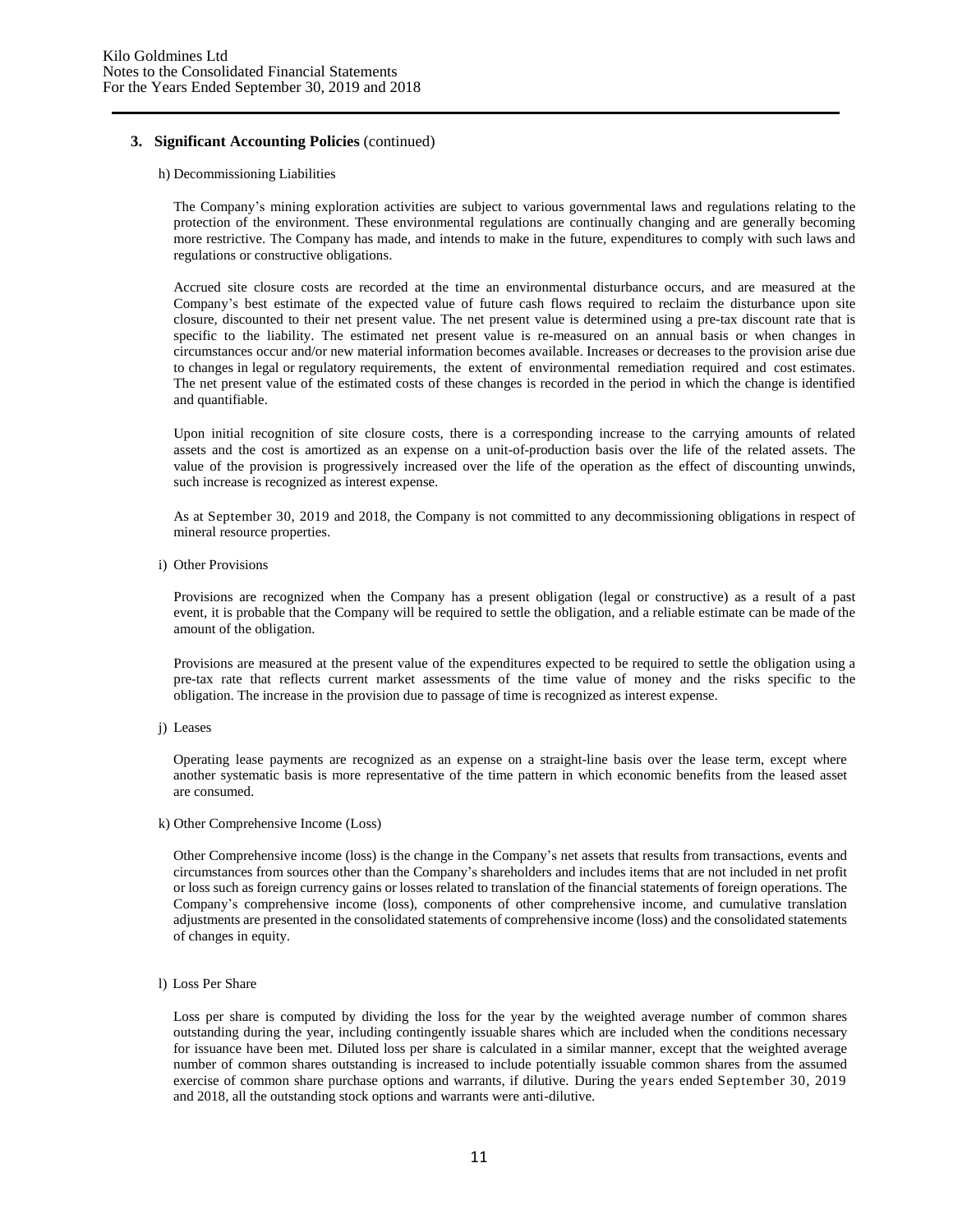#### m) Related Party Transactions

Parties are considered to be related if one party has the ability, directly or indirectly, to control the other party or exercise significant influence over the other party in making financial and operating decisions. Parties are also considered to be related if they are subject to common control or common significant influence, related parties may be individuals or corporate entities. A transaction is considered to be a related party transaction when there is a transfer of resources or obligations between related parties.

#### n) Financial Instruments

Financial assets are required to be initially measured at fair value and subsequently classified at amortized costs or fair value on the basis of the Company's business model for managing the financial assets and the contractual cash flow characteristics of the financial assets. The Company's financial assets include cash, cash equivalents and reclamation bonds and are classified as amortized cost because the Company's business model is to hold these financial instruments to maturity to collect contractual cash flows and these cash flows consist solely of payments of principal and interest on the principal amount outstanding.

Financial liabilities include accounts payable and accrued liabilities, secured loans and unsecured loans and are initially measured at fair value and subsequent classified as amortized cost.

o) Equity instruments

An equity instrument is any contract that evidences a residual interest in the assets of an entity after deducting all of its liabilities. Equity instruments issued by the Company are recognized at the proceeds received, net of direct issuance costs.

Repurchase of the Company's own equity instruments is recognized and deducted directly in equity. No gain or loss is recognized in profit and loss on the purchase, sale, issue or cancellation of the Company's own equity instruments.

p) Valuation of Equity Instruments in Private Placements

The Company adopted a relative fair value method with respect to the measurement of common shares and warrants issued as private placement units. Warrants attached to units are valued using the Black-Scholes option pricing model and the share price at the time of financing. The shares are valued based on quoted market price. The proceeds from the issue of units are allocated between share capital and reserve for warrants, as well as the associating issuance costs. If and when the warrants are exercised, the applicable amounts of reserve for warrants are transferred to share capital. Any consideration paid on the exercise of the warrants is credited to capital stock. For those warrants that expire unexercised on maturity, the recorded value is transferred to contributed surplus. When a warrant expiry date is extended, the incremental fair value of the warrant extension is estimated using the Black-Scholes model calculated for the difference between the extended period and the remaining period when the decision is taken to extend the warrants.

#### q) Critical Accounting Judgments and Estimation Uncertainties

The preparation of the consolidated financial statements in conformity with IFRS requires that the Company's management make critical judgments, estimates and assumptions about future events that affect the amounts reported in the consolidated financial statements and related notes to the consolidated financial statements. Actual results may differ from those estimates. Estimates and assumptions are reviewed on an ongoing basis based on historical experience and other factors that are considered to be relevant under the circumstances. Revisions to estimates are accounted for prospectively.

The Company has identified the following critical accounting policies under which significant judgments, estimates and assumptions are made and where actual results may differ from these estimates under different assumptions and conditions and may materially affect financial results or the financial position reported in future periods. Further details of the nature of these assumptions and conditions may be found in the relevant notes to the financial statements.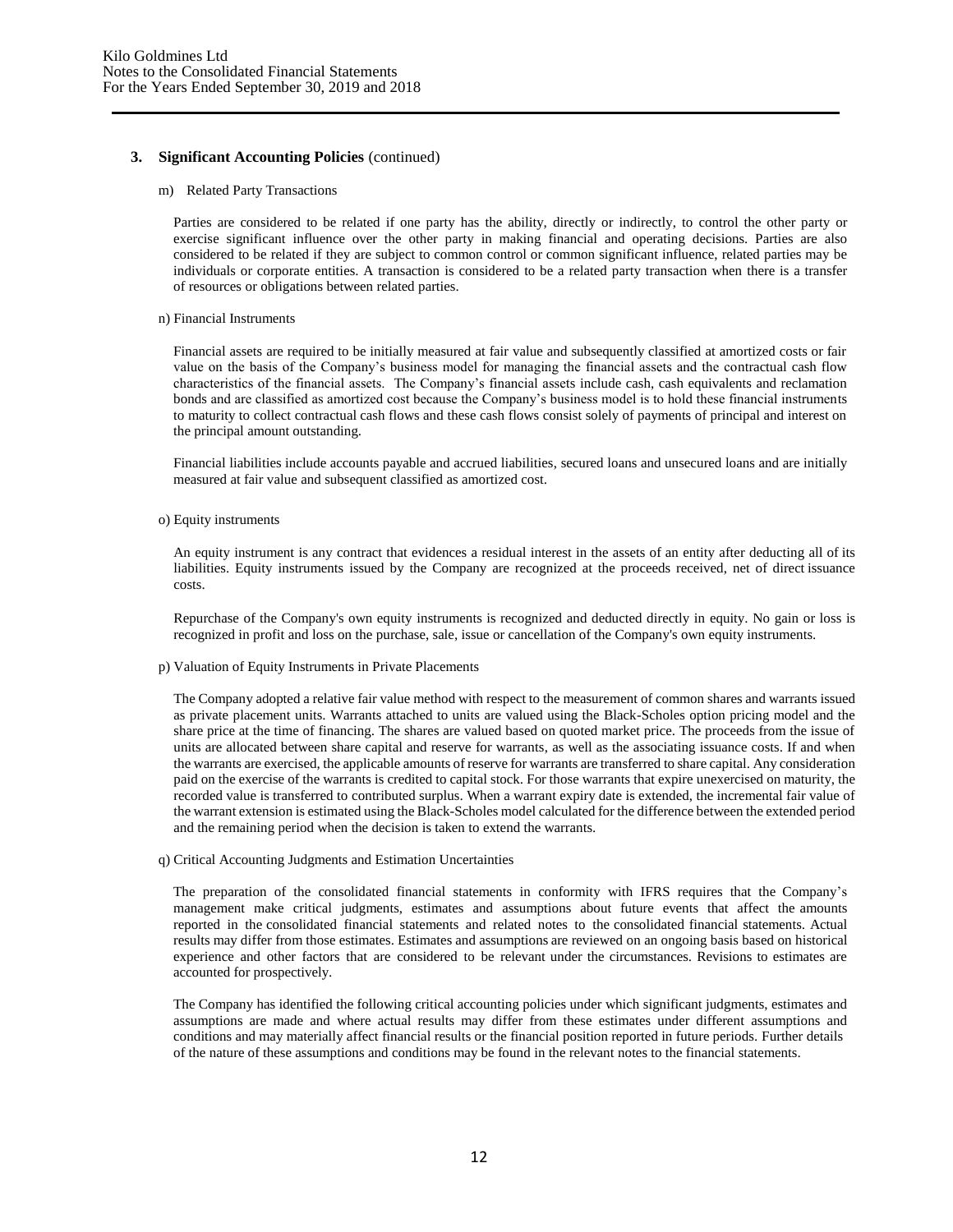Recoverability of Property, Plant and Equipment

The Company assesses property, plant and equipment at each reporting date to determine whether any indication of impairment exists. Where an indicator of impairment exists, a formal estimate of the recoverable amount is made, which is considered to be the higher of the fair value less costs of disposal and value in use. These assessments require the use of estimates and assumptions such as long term commodity prices, discount rates, foreign exchange rates, future capital requirements, exploration potential and operating performance.

#### Title to Resource Property Interests

The Company currently has no interests in resource properties. When applicable, the Company takes steps to verify title to resource properties in which it has an interest, though such procedures do not guarantee the Company's title. Properties may be subject to prior agreements or transfers and title may be affected by undetected defects.

#### Property, Plant and Equipment - Estimated Useful Lives

Management estimates the useful lives of property, plant and equipment based on the period during which the assets are expected to be available for use. The amounts and timing of recorded expenses for amortization of property, plant and equipment for any period are affected by these estimated useful lives. The estimates are reviewed at least annually and are updated if expectations change as a result of physical wear and tear, technical or commercial obsolescence and legal or other limits to use. It is possible that changes in these factors may cause significant changes in the estimated useful lives of the Company's property, plant and equipment in the future.

#### Share-based payment transactions

The Company measures the cost of equity-settled transactions with employees by reference to the fair value of the equity instruments at the date at which they are granted. Estimating fair value for share-based payment transactions requires determining the most appropriate valuation model, which is dependent on the terms and conditions of the grant. This estimate also requires determining the most appropriate inputs to the valuation model including the expected life of the share option, volatility, forfeiture rate and dividend yield and making assumptions about them. The assumptions and models used for estimating fair value for share-based payment transactions are disclosed in Note 10.

#### **Warrants**

Management uses judgement to determine the inputs to the Black-Scholes option pricing model including the expected life of the warrant, volatility, and dividend yield and making assumptions about them. Determination of control of subsidiaries and joint arrangements

Judgement is required to determine when the Company has control of subsidiaries or joint control of joint arrangements. This requires an assessment of the relevant activities of the investee, being those activities that significantly affect the investee's returns, including operating and capital expenditure decision-making, financing of the investee, and the appointment, remuneration and termination of key management personnel; and when the decisions in relation to those activities are under the control of the Company or require unanimous consent from the investors. Judgement is also required when determining the classification of a joint arrangement as a joint venture or a joint operation through an evaluation of the rights and obligations arising from the arrangement. Changes to the Company's access to those rights and obligations may change the classification of that joint arrangement.

Management has determined that it controlled KGL Somituri SARL to date of disposition as the Company directed the business of the partnership and no one investee could effect a change in this control. Accordingly the operations of KGL Somituri SARL are consolidated in these financial statements. Management has determined that the Company had significant influence in Isiro (Jersey) Limited and KGL Isiro SARL based on their ownership interest in these entities to date of disposition and their ability to affect the operating and capital decision-making, and have accounted for the operations of these entities using the equity method of accounting. Management has determined that the Company did not have joint control due to the terms of the Joint Venture Agreement with Barrick (previously Randgold Resources Limited), relating to Isiro (Jersey) Limited and KGL Isiro SARL.

The Joint Venture Agreement set out that the decision-making rights was based on voting interest; as a result no joint arrangement existed.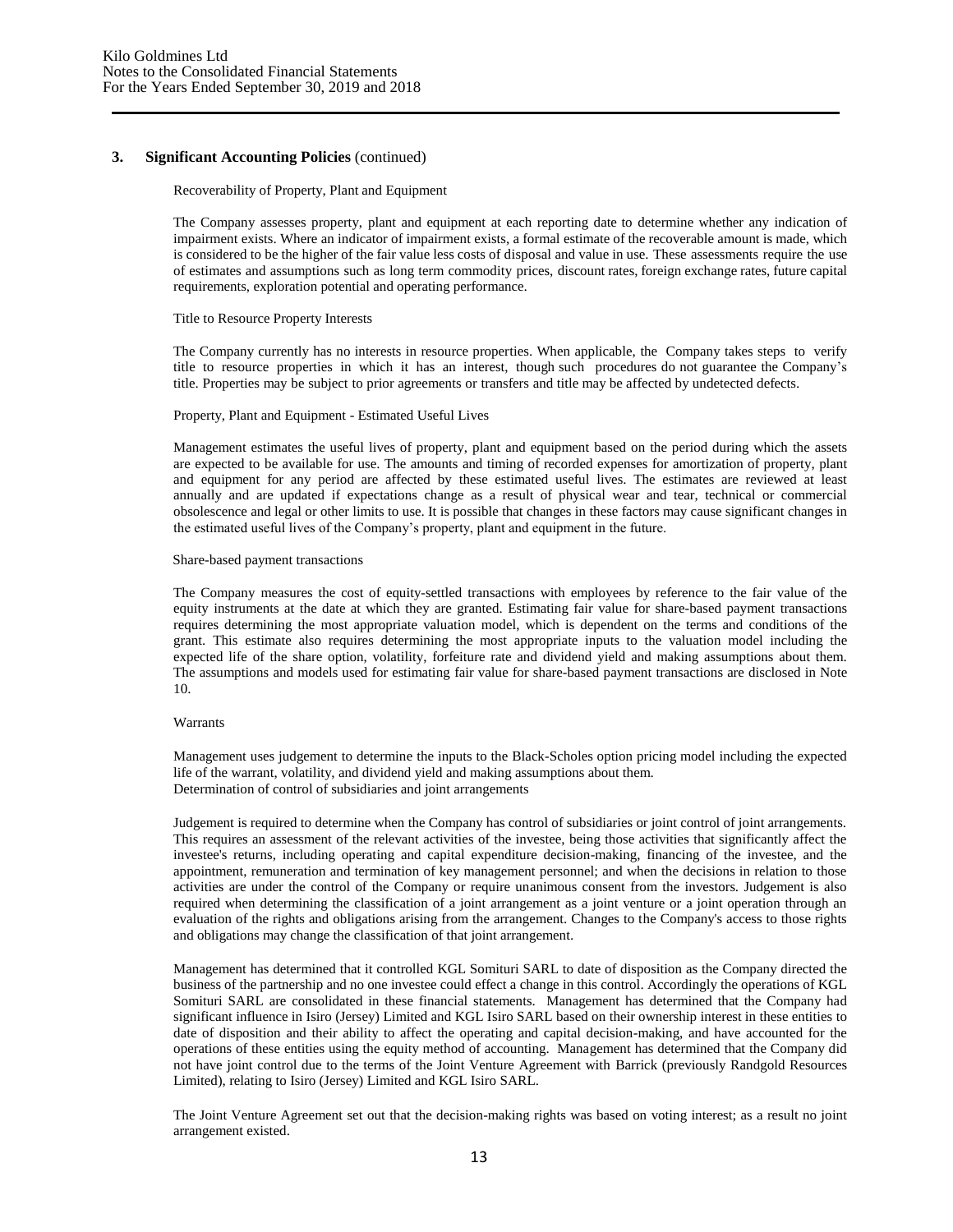Determination of tax assets

Management applies judgement in the determination of tax assets relating to resource properties and tax losses in the DRC.

r) Significant new standards and interpretations not yet adopted

Certain pronouncements were issued by the IASB or the IFRIC that are mandatory for accounting periods beginning on or after January 1, 2019. Those pronouncements that are not applicable or do not have a significant impact to the Company have been excluded from the table below. The following have not yet been adopted and are being evaluated to determine the resultant impact on the Company.

IFRS 16 *Leases* was issued in January 2016 and replaces IAS 17 Leases. Under IAS 17, lessees were required to make a distinction between a finance lease and an operating lease. If the lease was classified as a finance lease, a lease liability was included on the statement of financial position. IFRS 16 now requires lessees to recognize a right of use asset and lease liability reflecting future lease payments for virtually all lease contracts. The right of use asset is treated similarly to other non-financial assets and depreciated accordingly. The lease liability accrues interest. The IASB has included an optional exemption for certain short term leases and leases of low value assets; however, this exemption can only be applied by lessees. Under IFRS 16, a contract is, or contains, a lease if the contract conveys the right to control the use of an identified asset for a period of time in exchange for consideration. Control is conveyed where the customer has both the right to direct the identified asset's use and obtain substantially all the economic benefits from that use. IFRS 16 is effective for annual periods beginning on or after January 1, 2019 with early adoption permitted if IFRS 15, Revenue from Contracts with Customers, is also applied.

The adoption of this standard will have no impact on the Company's reporting.

- s) Standards and amendments adopted this year
	- IFRS 9 Financial Instruments

This standard replaced IAS 39, Financial Instruments: Recognition and Measurements. IFRS 9 uses a single approach to determine whether a financial asset is measured at amortized cost or fair value, replacing multiple rules in IAS39. The approach in IFRS 9 is based on how an entity manages its financial instruments in the context of its business model and the contractual cash flow characteristics of the financial assets. Two measurement categories continue to exist to account for financial liabilities in IFRS 9, fair value through profit or loss ("FVTPL") and amortized cost. Financial liabilities held for trading are measured at FVTPL and all other financial liabilities are measured at amortized cost unless the fair value option is applied

On October 1, 2018, the Company adopted IFRS 9 using a modified retrospective basis and the financial statements on that date were as follows, with any reclassifications from September 30, 2018 noted.

|                              | <b>Classification category</b> |                      | <b>Measurement category</b>                  |                | Carrying amount at October 1, 2018 |            |                   |  |  |
|------------------------------|--------------------------------|----------------------|----------------------------------------------|----------------|------------------------------------|------------|-------------------|--|--|
|                              | Original                       | <b>New</b>           | Original                                     | <b>New</b>     | Original                           | <b>New</b> | <b>Difference</b> |  |  |
| <b>Financial instruments</b> | (IAS 39)                       | (IFRS 9)             | (IAS 39)                                     | (IFRS 9)       | (IAS 39)                           | (IFRS 9)   |                   |  |  |
| <b>Assets</b>                |                                |                      |                                              |                |                                    |            |                   |  |  |
| Cash and cash equivalents    | <b>FVTPL</b>                   | Amortised cost FVTPL |                                              | Amortised cos: | 350.886                            | 350.886    |                   |  |  |
| <b>Liabilities</b>           |                                |                      |                                              |                |                                    |            |                   |  |  |
| Accounts payable and accrued | Other financial                |                      |                                              |                |                                    |            |                   |  |  |
| liabilities                  | liabilities                    |                      | Amortised cost Amortised cost Amortised cost |                | 326.080                            | 326.080    |                   |  |  |
| Secured Joan                 | Other financial                |                      |                                              |                |                                    |            |                   |  |  |
|                              | liabilities                    |                      | Amortised cost Amortised cost Amortised cost |                | 465.369                            | 465.369    |                   |  |  |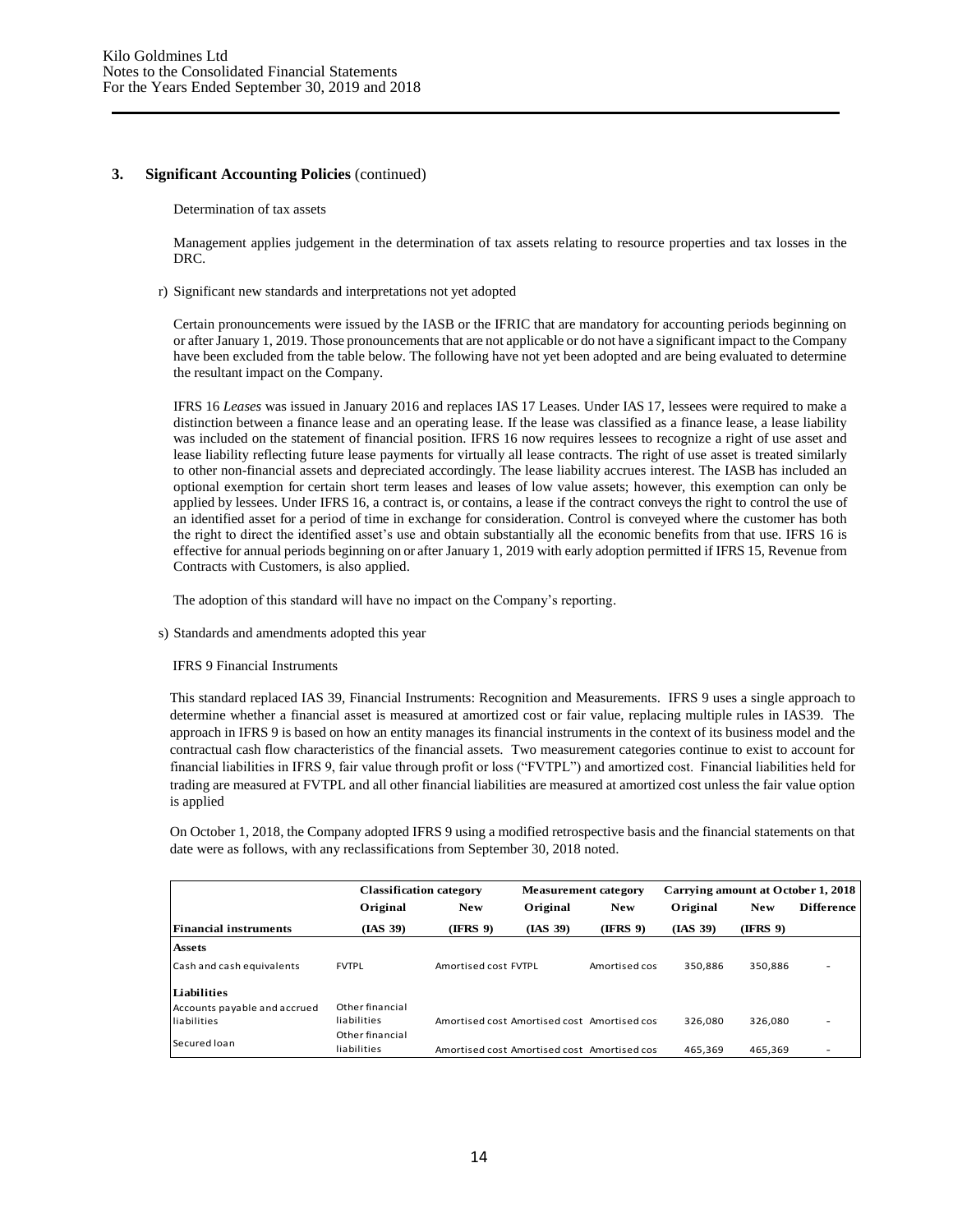## **4. Property, Plant and Equipment**

|                                                  |              |                          |             |                          |               |                          | Furniture                |             |            |               |                          |              |                          |
|--------------------------------------------------|--------------|--------------------------|-------------|--------------------------|---------------|--------------------------|--------------------------|-------------|------------|---------------|--------------------------|--------------|--------------------------|
|                                                  |              |                          |             |                          |               |                          | and                      |             |            |               | Computer                 |              |                          |
| As at September 30, 2019                         |              | Land                     |             | <b>Buildings</b>         |               | <b>Vehicles</b>          | <b>Fixtures</b>          |             | Equipment  |               | Equipment                |              | <b>Total</b>             |
| Cost                                             |              |                          |             |                          |               |                          |                          |             |            |               |                          |              |                          |
| Balance, October 1, 2018                         | \$           | 157,001                  | \$          | 375,300                  | $\mathcal{S}$ | 567,569                  | \$                       | \$          | 466,265    | $\mathcal{S}$ |                          | $\mathbb{S}$ | 1,566,135                |
| Additions                                        |              |                          |             |                          |               |                          |                          |             |            |               |                          |              |                          |
| Disposals<br>Effects of Movements in Exchange    |              | (161, 311)               |             | (385, 602)               |               | (567, 569)               |                          |             | (477, 932) |               |                          |              | (1,592,414)              |
| Rates                                            |              | 4,310                    |             | 10,302                   |               |                          |                          |             | 11,667     |               |                          |              | 26,279                   |
| Balance, September 30, 2019                      |              | $\overline{\phantom{a}}$ |             | $\sim$                   |               | ÷.                       | $\sim$                   |             | $\bar{a}$  |               | $\overline{a}$           |              | $\overline{\phantom{a}}$ |
| <b>Accumulated amortization</b>                  |              |                          |             |                          |               |                          |                          |             |            |               |                          |              |                          |
| Balance, October 1, 2018                         |              |                          |             | (136,087)                |               | (567, 569)               |                          |             | (450, 163) |               |                          |              | (1, 153, 819)            |
| Disposals                                        |              |                          |             | 151,578                  |               | 567,569                  |                          |             | 477,810    |               |                          |              | 1,196,957                |
| Depreciation<br>Effects of Movements in Exchange |              |                          |             | (11,938)                 |               |                          |                          |             | (16, 416)  |               |                          |              | (28, 354)                |
| Rates                                            |              |                          |             | (3,553)                  |               |                          |                          |             | (11,231)   |               |                          |              | (14, 784)                |
| Balance, September 30, 2019                      |              | $\bar{\phantom{a}}$      |             | $\overline{\phantom{a}}$ |               | $\overline{\phantom{a}}$ | $\bar{a}$                |             | ÷,         |               | $\bar{a}$                |              | $\sim$                   |
| Net carrying amount as at<br>September 30, 2019  | \$           |                          | \$          |                          | \$            |                          | \$                       | \$          |            | \$            |                          | \$           |                          |
| Cost                                             |              |                          |             |                          |               |                          |                          |             |            |               |                          |              |                          |
| Balance, October 1, 2017                         | $\mathbb{S}$ | 165,063                  | $\mathbb S$ | 362,797                  | \$            | 958,329                  | \$<br>23,746             | $\mathbf S$ | 452,105    | $\mathbb{S}$  | 27,151                   | $\mathbb{S}$ | 1,989,191                |
| Additions                                        |              |                          |             |                          |               |                          |                          |             |            |               |                          |              |                          |
| Disposals<br>Effects of Movements in Exchange    |              | (10, 882)                |             |                          |               | (421, 051)               | (23,746)                 |             |            |               | (27, 151)                |              | (482, 830)               |
| Rates                                            |              | 2,820                    |             | 12,503                   |               | 30,291                   | $\overline{\phantom{a}}$ |             | 14,160     |               | $\overline{\phantom{a}}$ |              | 59,774                   |
| Balance, September 30, 2018                      |              | 157,001                  |             | 375,300                  |               | 567,569                  | $\omega$                 |             | 466,265    |               | $\sim$                   |              | 1,566,135                |
| <b>Accumulated amortization</b>                  |              |                          |             |                          |               |                          |                          |             |            |               |                          |              |                          |
| Balance, October 1, 2017                         |              |                          |             | (120, 168)               |               | (965, 567)               | (23,746)                 |             | (419, 195) |               | (27, 151)                |              | (1, 555, 827)            |
| Disposals                                        |              |                          |             |                          |               | 421,051                  | 23,746                   |             |            |               | 27,151                   |              | 471,948                  |
| Depreciation                                     |              |                          |             | (11,938)                 |               |                          |                          |             | (17,900)   |               |                          |              | (29, 838)                |
| Effects of Movements in Exchange<br>Rates        |              |                          |             | (3,981)                  |               | (23,053)                 |                          |             | (13,068)   |               |                          |              | (40, 102)                |
| Balance, September 30, 2018                      |              | ٠                        |             | (136,087)                |               | (567, 569)               | $\overline{a}$           |             | (450, 163) |               | $\overline{a}$           |              | (1, 153, 819)            |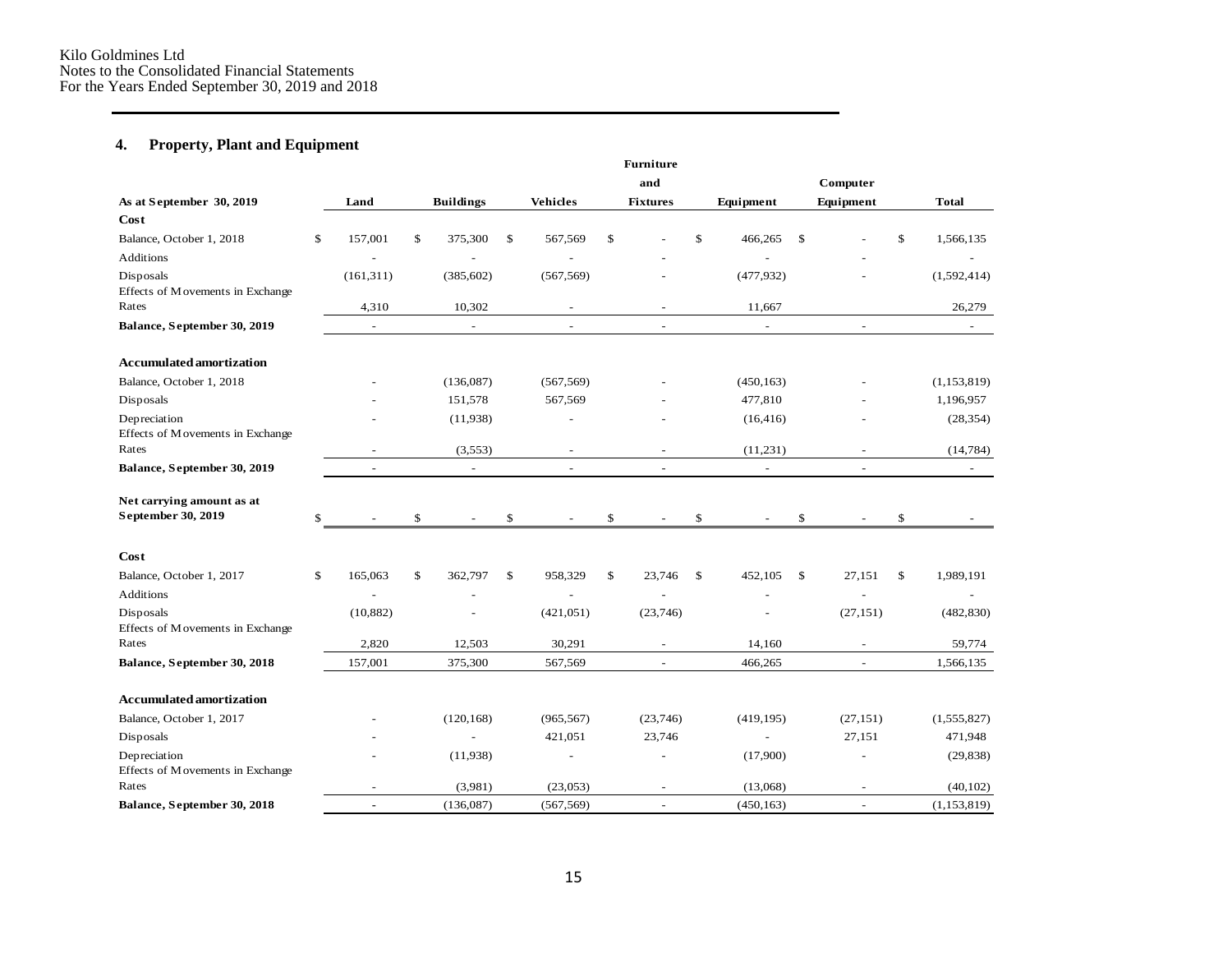## **5. Reclamation Bonds**

Amounts recorded as reclamation bonds represent deposits on possible restoration costs to be incurred in the future to restore the resource properties to a specified state. As of September 30, 2018 the Company had an amount of \$357,999 in reclamation bonds pertaining to the KGL Somituri properties. During the year ended September 30, 2019 the Company recouped USD\$207,000 and the remaining reclamation bond was transferred on loss of control of subsidiaries on September 27, 2019.

## **6. Secured Loan and Deconsolidation of Subsidiary**

The Company entered into an AUD\$750,000 secured credit facility agreement with Resolute Treasury Pty Ltd., ("Resolute"), a subsidiary of Resolute Mining Limited. The credit facility was secured against all assets of the Company, including a pledge of the shares in Kilo Goldmines Inc. Draws under the credit facility bore interest at the rate of 10% per annum, subject to reduction at the discretion of Resolute. The initial repayment date was December 14, 2018. The Company had the right to extend repayment for a period of 30 days for a fee of AUD\$10,000. On December 13, 2018 the terms of the loan agreement were extended for a period of three months to March 14, 2019, with the Company's right to extend for 30 days to April 14, 2019.The Company made an initial draw of AUD\$500,000. A further draw of the remaining AUD\$250,000 was approved by Resolute in December 2018.

The loan entered into default on March 14, 2019, and in September 2019, the Company entered into an agreement with Resolute and Loncor Resources Inc. ("Loncor") whereby all amounts owing under the delinquent credit facility would be extinguished. Under the agreement, the Company consented to the assignment of the credit facility and related security from Resolute to Loncor, following which Loncor would realize its security against the shares of Kilo Goldmines Inc.

On September 27, 2019 Loncor exercised its security and acquired all of the shares of Kilo Goldmines Inc. In consideration for its cooperation, the Company received a payment of \$130,000 from Loncor. The following information summarizes the deconsolidation of Kilo Goldmines Inc. as at September 27, 2019, which is the date of deconsolidation.

| Net assets of Kilo Goldmines Inc            |                 |
|---------------------------------------------|-----------------|
| Cash                                        | \$<br>(94, 323) |
| Receivables                                 | (25,399)        |
| Property, plant and equipment               | (395,097)       |
| Accounts payable and accrued liabilities    | 375,541         |
| Net assets of subsidiary                    | \$<br>(139,278) |
| Derecognition of foreign exchange amount in |                 |
| other comprehensive income                  | 99.196          |
| Secured loan and accrued interest forgiven  | 740,413         |
| Cash proceeds on disposition of Kilo Inc.   | 130,000         |
| Gain on loss of control of subsidiary       | \$<br>830.331   |

## **7. Unsecured loans**

Kilo has also received unsecured loans for working capital purposes from Loncor and an arm's length third party in the amount of C\$65,000 each (C\$130,000 in the aggregate) bearing interest at 8% per annum and repayable 12 months from the date of the loan. Kilo will have the option on maturity to convert all or any part of the outstanding principal amount and accrued and unpaid interest thereon into common shares of Kilo based on the then current market price.

## **8. Share Capital**

The Company is authorized to issue an unlimited number of common shares.

The holders of common shares are entitled to receive dividends which are declared from time to time, and are entitled to one vote per share at meetings of the Company. All shares are ranked equally with regards to the Company's residual assets. There were no changes in common share capital from October 1, 2017 to September 30, 2019 and as at September 30, 2018 and September 30, 2019 there were 169,699,855 shares issued and outstanding.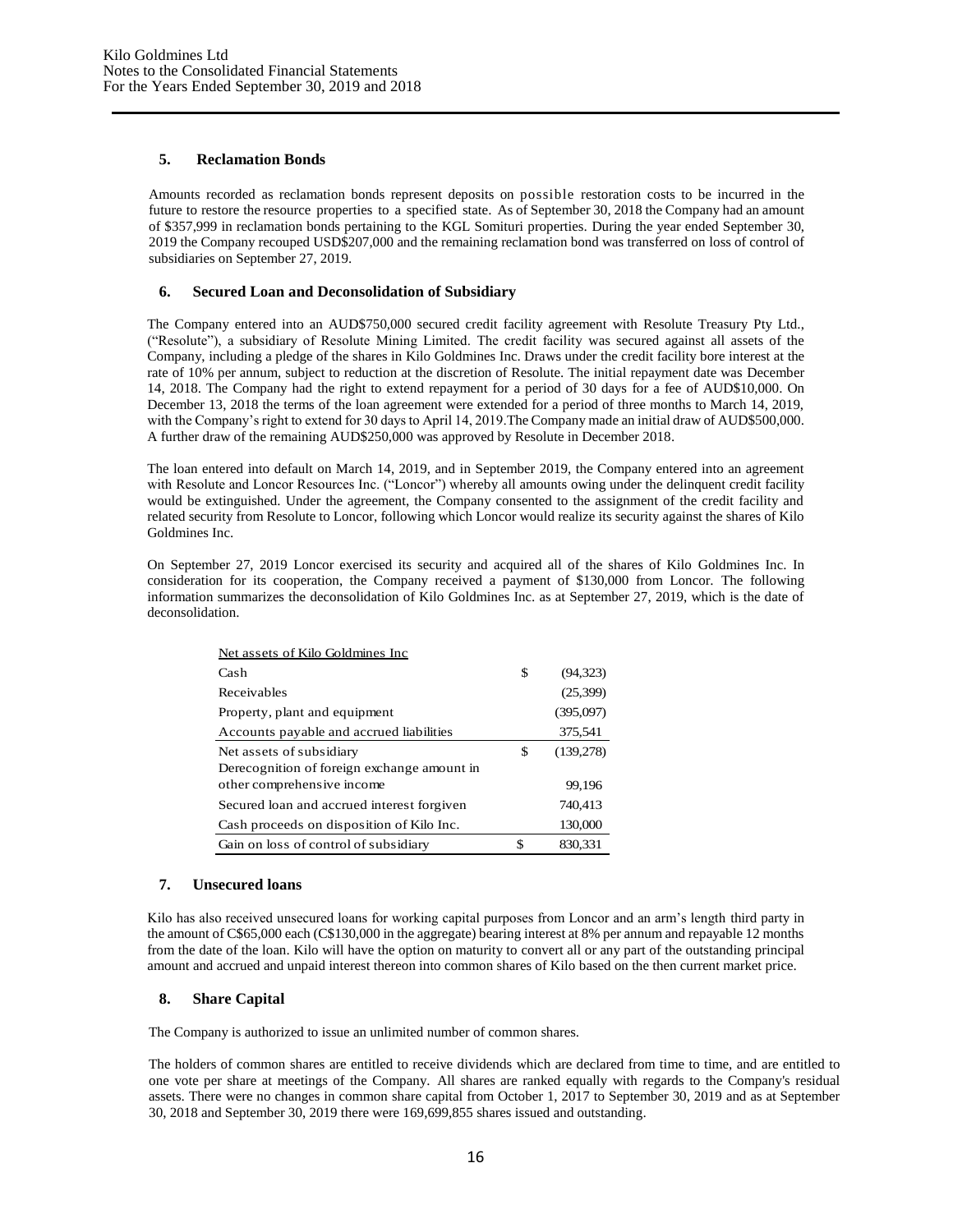## **9. Warrants**

During the year ended September 30, 2019 all outstanding warrants expired unexercised.

The following table reflects the movement in warrants from September 30, 2017 to September 30 2019.

|                              | <b>Number</b> |                       | <b>Weighted Average</b> |  |  |
|------------------------------|---------------|-----------------------|-------------------------|--|--|
|                              | of Warrants   | <b>Exercise Price</b> |                         |  |  |
| Balance - September 30, 2017 | 139,095,726   | \$                    | 0.197                   |  |  |
| Expired - December 2017      | (354.090)     | \$                    | 0.07                    |  |  |
| Expired - July 2018          | (9,300,000)   | \$                    | 0.14                    |  |  |
| Expired - August 2018        | (90,700,000)  | \$                    | 0.14                    |  |  |
| Balance - September 30, 2018 | 38,741,636    | \$                    | 0.358                   |  |  |
| Expired - December 2018      | (12,993,386)  | \$                    | 0.10                    |  |  |
| Expired - May 2019           | (25,748,250)  | \$                    | 0.49                    |  |  |
| Balance - September 30, 2019 |               | \$                    |                         |  |  |

## **10. Stock Options**

- a. The Company has adopted a stock option plan for the Company (the "Plan"). Pursuant to the Plan, the board of Directors may, from time to time at its discretion, allocate non-transferable options to purchase shares to directors, officers, employees and consultants of the Company, and its subsidiary. Under the Plan, the aggregate number of shares to be issued upon the exercise of outstanding options granted thereunder may not exceed 16,900,000. Expiry dates and exercise prices shall be determined by the Board of Directors. The exercise price shall not be less than the market price.
- b. No stock options have been issued in the period September 30, 2017 to September 30, 2019. A summary of changes to stock options is as follows:

|                                     |                          |              | <b>Weighted Average</b> |
|-------------------------------------|--------------------------|--------------|-------------------------|
|                                     | <b>Number of Options</b> | Amount       | <b>Exercise Price</b>   |
| <b>Balance - September 30, 2017</b> | 11.750,000               | 1,062,836    | 0.10                    |
| Expiry                              | (1,350,000)              | (126, 630)   | 0.10                    |
| <b>Balance - September 30, 2018</b> | 10,400,000               | 936,206      | 0.10                    |
| Expiry                              | (1,800,000)              | (150, 701)   | 0.09                    |
| <b>Balance - September 30, 2019</b> | 8,600,000                | 785,505<br>S | 0.10                    |

As at September 30, 2019, the following stock options were fully vested and outstanding:

|                    | Number of |                       |      |
|--------------------|-----------|-----------------------|------|
| <b>Expiry date</b> | Options   | <b>Exercise</b> price |      |
| December 17, 2019  | 570,000   | S.                    | 0.10 |
| June 3, 2020       | 200,000   | S.                    | 0.08 |
| March 16, 2026     | 1.680.000 | S.                    | 0.09 |
| January 30, 2027   | 6,150,000 | \$                    | 0.10 |
|                    | 8,600,000 |                       |      |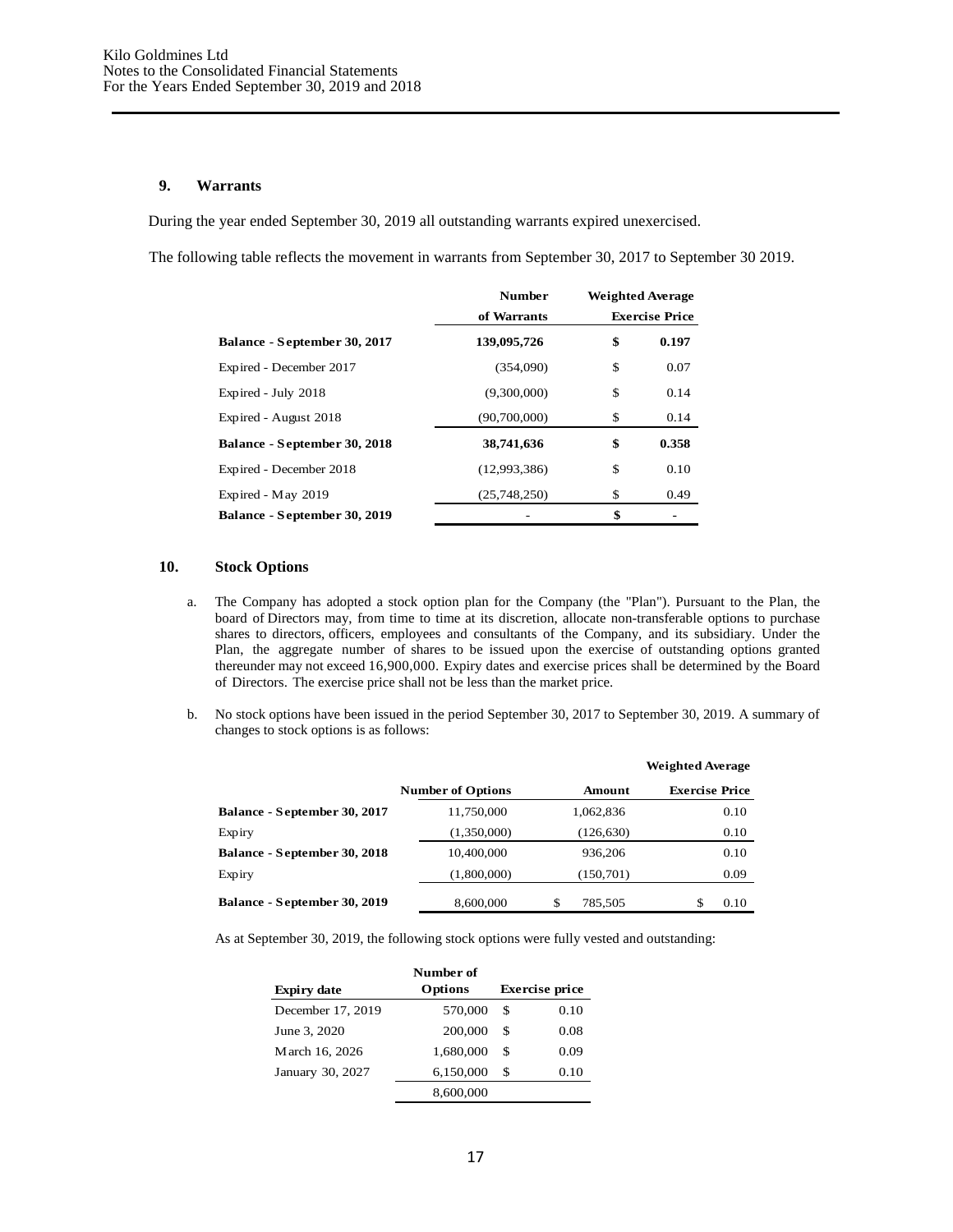### **11. Income Taxes**

#### a. Income tax expense

The following table reconciles income taxes calculated at combined Canadian federal/provincial tax rates with the income tax recovery in the consolidated financial statements:

|                                          | 2019             | 2018        |
|------------------------------------------|------------------|-------------|
|                                          |                  |             |
| Loss before income taxes                 | \$<br>(621, 739) | (2,303,105) |
| Statutory tax rate                       | 26.50%           | 26.50%      |
| Expected income tax recovery             | (164,761)        | (610, 323)  |
| Non-deductible expenses                  |                  | 146         |
| Share issuance costs and other           |                  | 921         |
| Change in loss carry forwards            | (112,580)        | (67,176)    |
| Loss of control of subsidiaries          | 26, 164, 744     |             |
| Change in rates                          |                  | (56, 146)   |
|                                          | 25,887,403       | (732, 578)  |
| Change in deferred taxes not recognized  | (25,887,403)     | 732,578     |
|                                          |                  |             |
| Net expected deferred income tax recover | \$               |             |

#### b. Deferred Taxes

The temporary differences that give rise to deferred income tax assets and deferred income tax liabilities are presented below:

|                                                       | 2019        | 2018           |
|-------------------------------------------------------|-------------|----------------|
| <b>Deferred Tax Assets</b>                            |             |                |
| <b>Resource Properties</b>                            | \$          | 18,819,213     |
| Amounts related to tax loss and credit carry forwards | 5,820,020   | 8,502,631      |
| Capital assets                                        |             | 77,935         |
| Share issuance costs                                  | 112,939     | 59,858         |
|                                                       | 5,932,960   | 27,459,637     |
| Deferred taxes not recognized                         | (5,932,960) | (27, 459, 637) |
| Net deferred tax assets                               | \$          |                |
| Net deferred tax liabilities                          | \$          |                |

Deferred income taxes reflect the net tax effects of temporary differences between the carrying amounts of assets and liabilities for financial reporting purposes and the amounts used for income tax purposes. Deferred income tax liabilities result primarily from amounts not deductible for accounting purposes until future periods. Deferred income tax assets result primarily from operating tax loss carry forwards and have been offset against deferred income tax liabilities.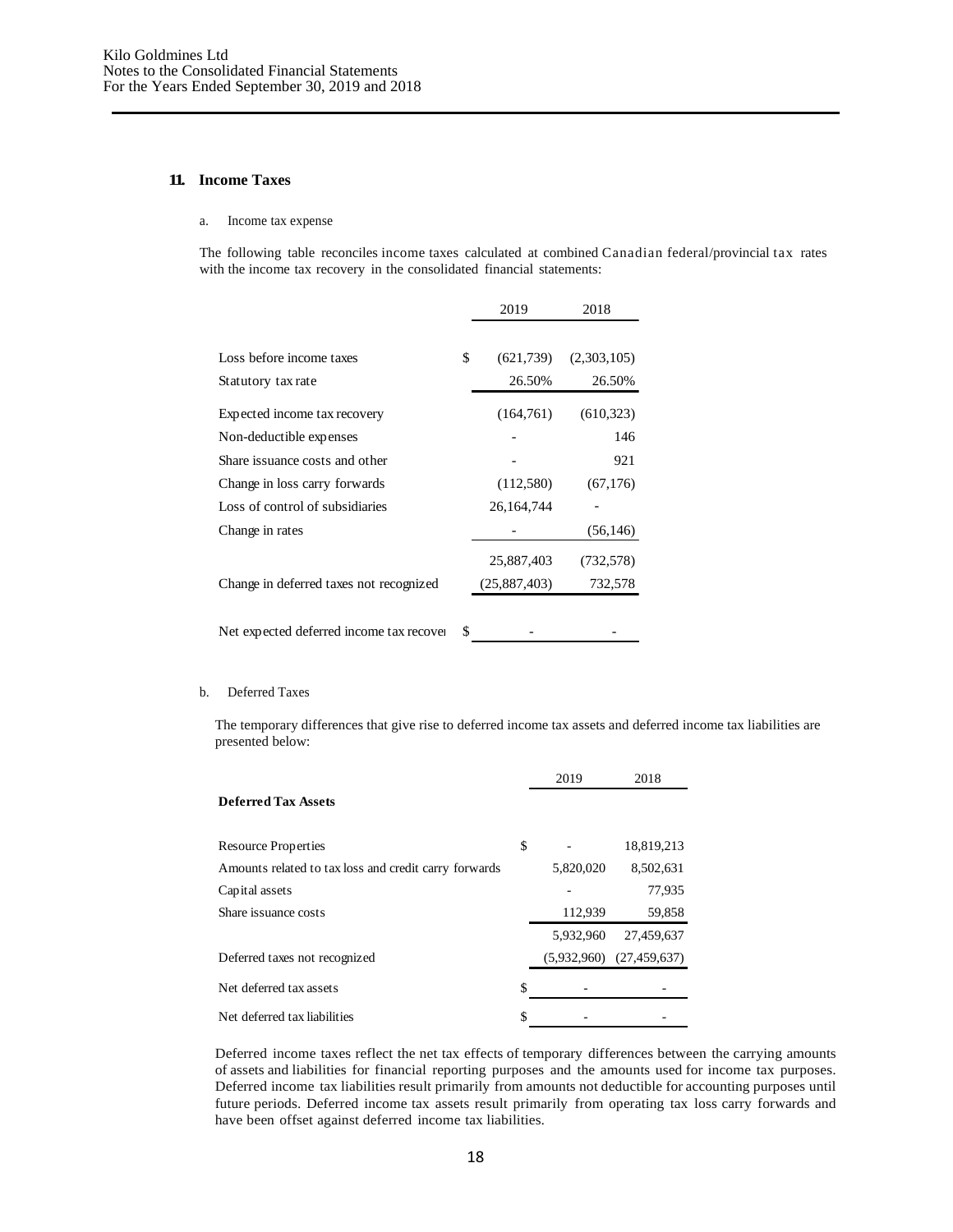#### **11. Income Taxes (continued)**

c. Loss Carry Forwards

The Company has non-capital losses of approximately \$5,797,933 available for carry forward. Potential income tax benefits of the losses have not been recorded in the financial statements. These losses expire as follows:

Loss carry forwards

| 2027 | 126.400         |
|------|-----------------|
| 2028 | 189,021         |
| 2029 | 187,306         |
| 2030 | 183,350         |
| 2031 | 613,871         |
| 2032 | 603,953         |
| 2033 | 760,435         |
| 2034 | 708.358         |
| 2035 | 723.881         |
| 2036 | 390,826         |
| 2037 | 389.164         |
| 2038 | 186.690         |
| 2039 | 734,678         |
|      | \$<br>5,797,933 |
|      |                 |

#### **12. Related Party Transactions**

The Company considers key management to be its directors and officers.

During the year ended September 30, 2019 the Company entered into the following related party transactions:

|                                                    |   | 2019    |    | 2018    |
|----------------------------------------------------|---|---------|----|---------|
| Directors fees paid or accrued*                    | S | 172.500 | -S | 190,000 |
| M anagement and consulting fees paid or accrued to |   |         |    |         |
| CEO and CFO                                        |   | 144.000 | S  | 144,000 |
|                                                    |   | 316,500 |    | 334,000 |

\* Since January 1, 2018 directors' fees have been accrued but not paid. During the year ended September 30, 2019 directors' fees in the amount of \$57,500 were forgiven. As at September 30, 2019, accounts payable and accrued liabilities included \$374,920 (September 30, 2018 - \$165,000) due to various related parties disclosed above.

No stock options were granted during the years ended September 30, 2019 and September 30, 2018 to management and directors.

During the year ended September 30, 2018 the Company entered into an interest-bearing secured credit facility with a significant shareholder, Resolute Treasury Pty Ltd. As at September 26, 2019, AUD\$750,000 was due to Resolute, and interest amounting to AUD\$76,263 had been accrued. The full amount of the loan and interest was extinguished on September 27, 2019. Refer note 6. The managing director and CEO of Resolute served as a director of the Company until March 2019.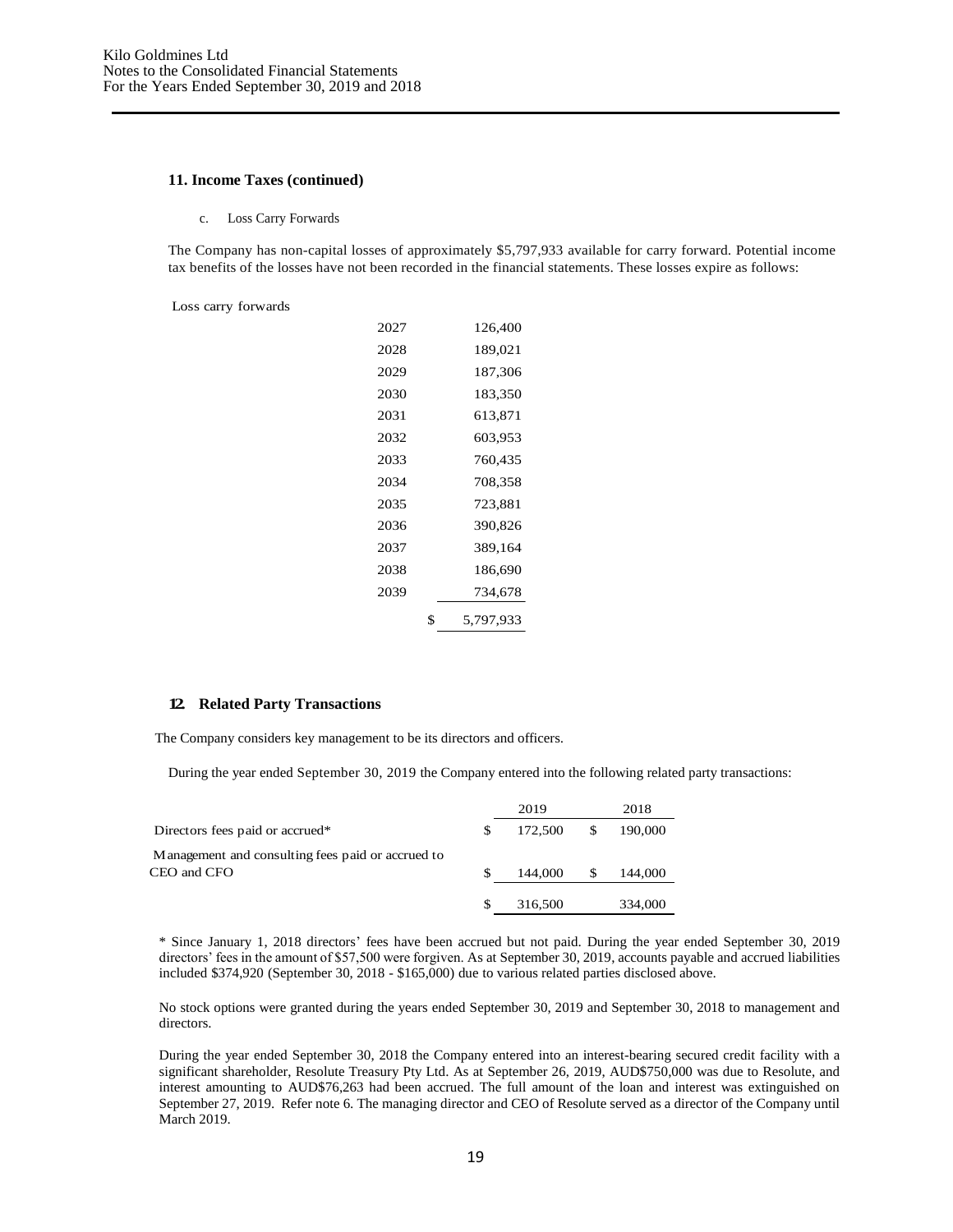## **13. Financial Instruments and Other Risks**

IFRS 7 establishes a fair value hierarchy that reflects the significance of inputs used in making fair value measurements as follows:

| Level 1 | quoted prices in active markets for identical assets or liabilities;                                |
|---------|-----------------------------------------------------------------------------------------------------|
| Level 2 | inputs other than quoted prices included in Level 1 that are observable for the asset or liability, |
|         | either directly (i.e. as prices) or indirectly (i.e. from derived prices) and;                      |
| Level 3 | inputs for the asset or liability that are not based upon observable market data                    |

Assets are classified in their entirety based on the lowest level of input that is significant to the fair value measurement.

#### Fair Values

Except as disclosed elsewhere in these financial statements, the carrying amounts for the Company's financial instruments approximate their fair values because of the short-term nature of these items. Reclamation bonds, which are long term, are valued at amortized cost which approximates their fair value.

The Company's risk exposures and the impact on the Company's financial instruments are summarized below:

#### Credit risk

Credit risk is the risk of a financial loss to the Company if a customer or counterparty to a financial instrument fails to meet its contractual obligation. The Company is not exposed to any significant credit risk as at September 30, 2019. The Company's cash and cash equivalents are on deposit with highly rated banking groups.

#### Liquidity risk

Liquidity risk is the risk that an entity will not be able to meet its financial obligations as they come due. The Company's approach to managing liquidity risk is to ensure that it will have sufficient liquidity to meet liabilities when due. As at September 30, 2019, the Company has current assets of \$351,432 (2018 - \$409,446) and current liabilities of \$672,920 (2018 - \$791,449). All of the Company's current financial liabilities and receivables have contractual maturities of less than 120 days and are subject to normal trade terms. The working capital deficiency of the Company is \$321,488 as at September 30, 2019 (2018 - \$388,312).

Market risk

#### Interest rate risk

The Company has cash and cash equivalents balances. The Company's current policy is to invest its excess cash in highly liquid money market investments such as banker's acceptance notes, treasury bills and guaranteed investment certificates. These short term money market investments are subject to interest rate fluctuations.

#### Foreign currency risk

The Company's functional currency is primarily the Canadian Dollar. The majority of the Company's operating expenses are transacted in Canadian Dollars and the majority of the Company's exploration and evaluation expenses are transacted in United States Dollars. As at September 30, 2019, the Company had cash of \$45,823 (2018 - \$229,096), and accounts payable and accrued liabilities of \$Nil (2018 - \$12,168) denominated in United States Dollars. As at September 30, 2019 the Company had secured loans payable of \$Nil (2018 – \$500,000) denominated in Australian dollars. As at September 30, 2019, the Company also had accrued liabilities of 35,786 (2018 – 35,786) denominated in United Kingdom Pounds Sterling. The Company also conducts transactions in Congolese Francs ('CDF'), however the impact of currency fluctuations against the CDF is minimal.